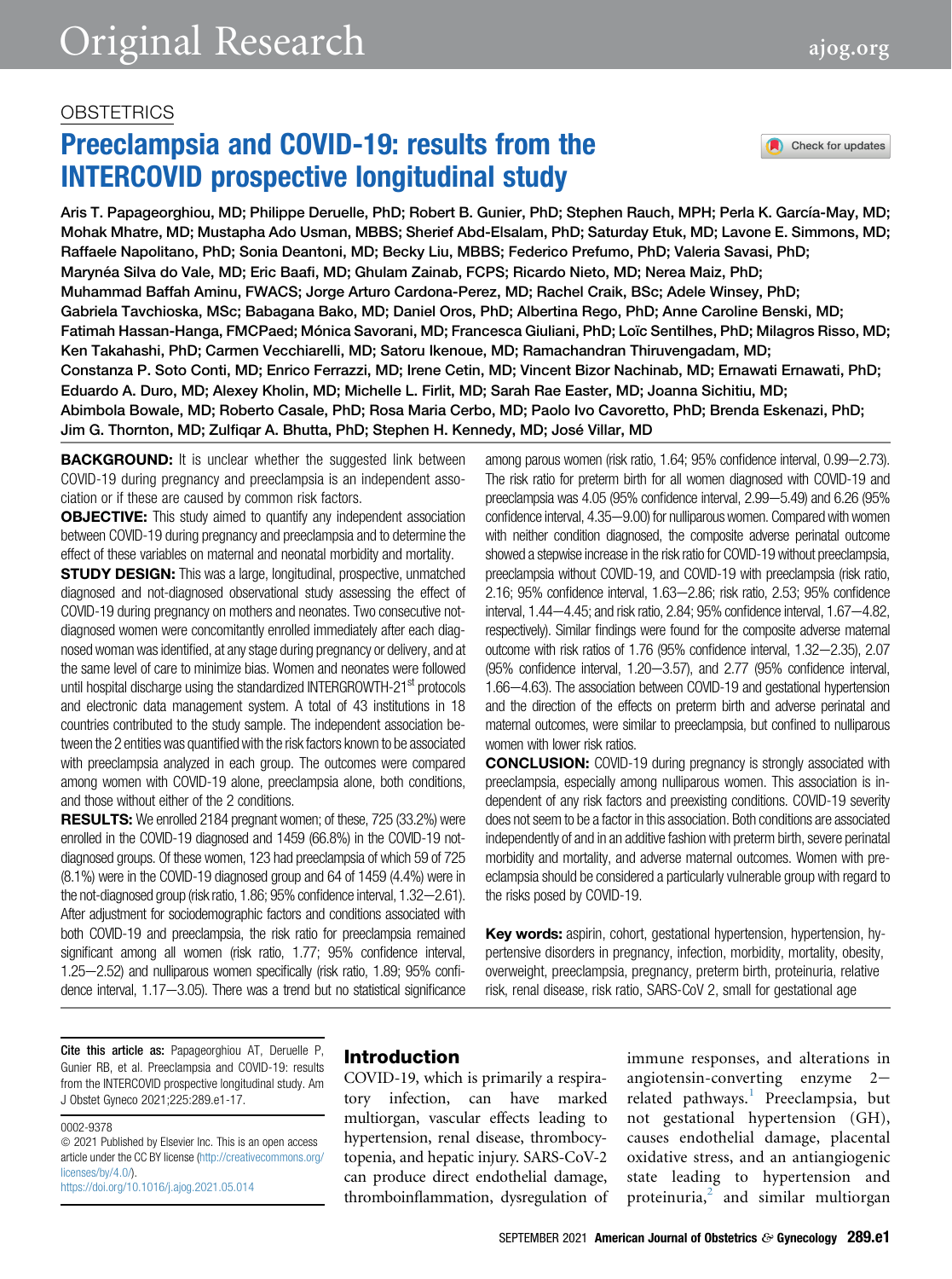## AJOG at a Glance

#### Why was this study conducted?

It is unclear whether the suggested association between COVID-19 during pregnancy and preeclampsia is independent of common risk factors. This study aimed to quantify any independent association between COVID-19 during pregnancy and preeclampsia and to determine key related pregnancy outcomes and maternal and neonatal morbidity and mortality.

#### Key findings

After adjusting for risk factors, COVID-19 during pregnancy is independently associated with preeclampsia (risk ratio [RR), 1.77; 95% confidence interval [CI),  $1.25 - 2.52$  in all women, and RR, 1.89; 95% CI, 1.17 $-3.05$  in nulliparous women) and, to a lesser degree, with gestational hypertension (RR, 1.53; 95% CI, 1.11  $-2.11$ ). COVID-19 and preeclampsia are associated independently of and in an additive fashion with an increased risk for preterm birth (RR, 4.05; 95 % CI, 2.99  $-5.49$ ), small for gestational age neonates (RR, 2.32; 95% CI, 1.50 $-3.58$ ), severe perinatal morbidity and mortality (RR, 2.84; 95% CI, 1.67 $-4.82$ ), and composite maternal morbidity and mortality (RR, 2.51; 95% CI,  $1.72-3.67$ ).

#### What does this add to what is known?

Women with preeclampsia should be considered a particularly vulnerable group for COVID-19.

effects as seen in severe cases of COVID-19. $3$ 

Because COVID-19 has been shown to increase the risk for adverse pregnancy outcom[e](#page-10-0)s, including preeclampsia, $4^{-6}$ the concept of a COVID-19-associated preeclampsia-like syndrome, which includes similar placental pathology, has b[e](#page-10-1)en proposed.<sup>7-9</sup> However, it is important to note that COVID-19 during pregnancy and preeclampsia share the same set of risk factors, namely preexisting hypertension, obesity, and diabetes.<sup>10–12</sup> Thus, the association between COVID-19 and preeclampsia could be confounded by common underlying risk factors.

A genuine association could manifest in the following 3 ways: (1) COVID-19 could cause symptoms and signs that meet the diagnostic criteria for preeclampsia, although these are separate conditions; (2) preeclampsia, which has pathophysiological chang[es a](#page-10-3)lready apparent early in pregnancy, $13-15$  could constitute an additional risk factor for COVID-19, or (3) COVID-19 could be on an etiologic pathway toward preeclampsia, which in itself has been related [etio](#page-10-4)logically to infectious diseases. $16-18$ 

In this secondary analysis of the INTERCOVID multinational study, $19$ we explored these possibilities including the independent association between the 2 conditions with severe adverse maternal and neonatal outcomes.

#### Materials and Methods

INTERCOVID was a large, longitudinal, prospective, multinational observational study assessing the effect of COVID-19 during pregnancy on mothers and neo-nates.<sup>[19](#page-10-5),[20](#page-10-6)</sup> A total of 43 institutions in Argentina, Brazil, Egypt, France, Ghana, India, Indonesia, Italy, Japan, Mexico, Nigeria, North Macedonia, Pakistan, Russia, Spain, Switzerland, the United Kingdom, and the United States contributed to the study.

Between March 2, 2020, and February 2, 2021, we enrolled women aged  $\geq$ 18 years with a diagnosis of COVID-19 at any stage during their current pregnancy (diagnosed group) based on (1) a laboratory confirmation of COVID-19 or radiological pulmonary findings sug-gestive of COVID-19<sup>[21](#page-10-7)</sup> or (2)  $\geq$ 2 predefined COVID-19 symptoms. Of note, 2 immediately concomitant pregnant women aged  $\geq$ 18 years without any of

these diagnostic criteria (not-diagnosed group) were enrolled for each diagnosed woman to create an unbiased sample representative of all not-diagnosed pregnant women in these institutions. Women in the diagnosed and notdiagnosed samples were followed until hospital discharge of the newborn.

When a woman was diagnosed antenatally, 2 not-diagnosed women of a similar gestational age  $(\pm 2$  weeks), receiving standard antenatal care, were enrolled that day. If not possible or if those not-diagnosed women were lost to follow-up, we enrolled 2 not-diagnosed women who delivered immediately after the diagnosed woman. The same selection strategy was employed when a diagnosed woman was identified at hospital admission and delivery was likely to occur during that admission. If a not-diagnosed woman declined participation, the next woman was approached until 2 not-diagnosed women were enrolled for each diagnosed case. We sought confirmation from a biweekly, random 10% sample that the 2 notdiagnosed women were appropriately chosen; we excluded 5 diagnosed women and the corresponding not-diagnosed women without such confirmation. Live and stillborn and singleton and multiple gestation pregnancies in addition to those with congenital anomalies were included.

For the secondary analysis, we considered preeclampsia as a primary co-exposure in addition to COVID-19 status; GH was considered a secondary co-exposure. Preeclampsia was defined by (1) blood pressure of 140/90 mm Hg or greater or an increase of 30 mm Hg systolic or 15 mm Hg diastolic above baseline values on at least 2 occasions 6 hours or more apart with proteinuria that developed after 20 weeks' gestation in a previously normotensive pregnancy; or (2) blood pressures of  $\geq$ 160 mm Hg systolic or  $>110$  mm Hg diastolic on 2 occasions, at least 4 hours but not more than 168 hours apart, or if the first measurement was immediately followed by treatment with an antihypertensive, either of these scenarios being associated with the presence of proteinuria; (3) eclampsia, defined as the occurrence of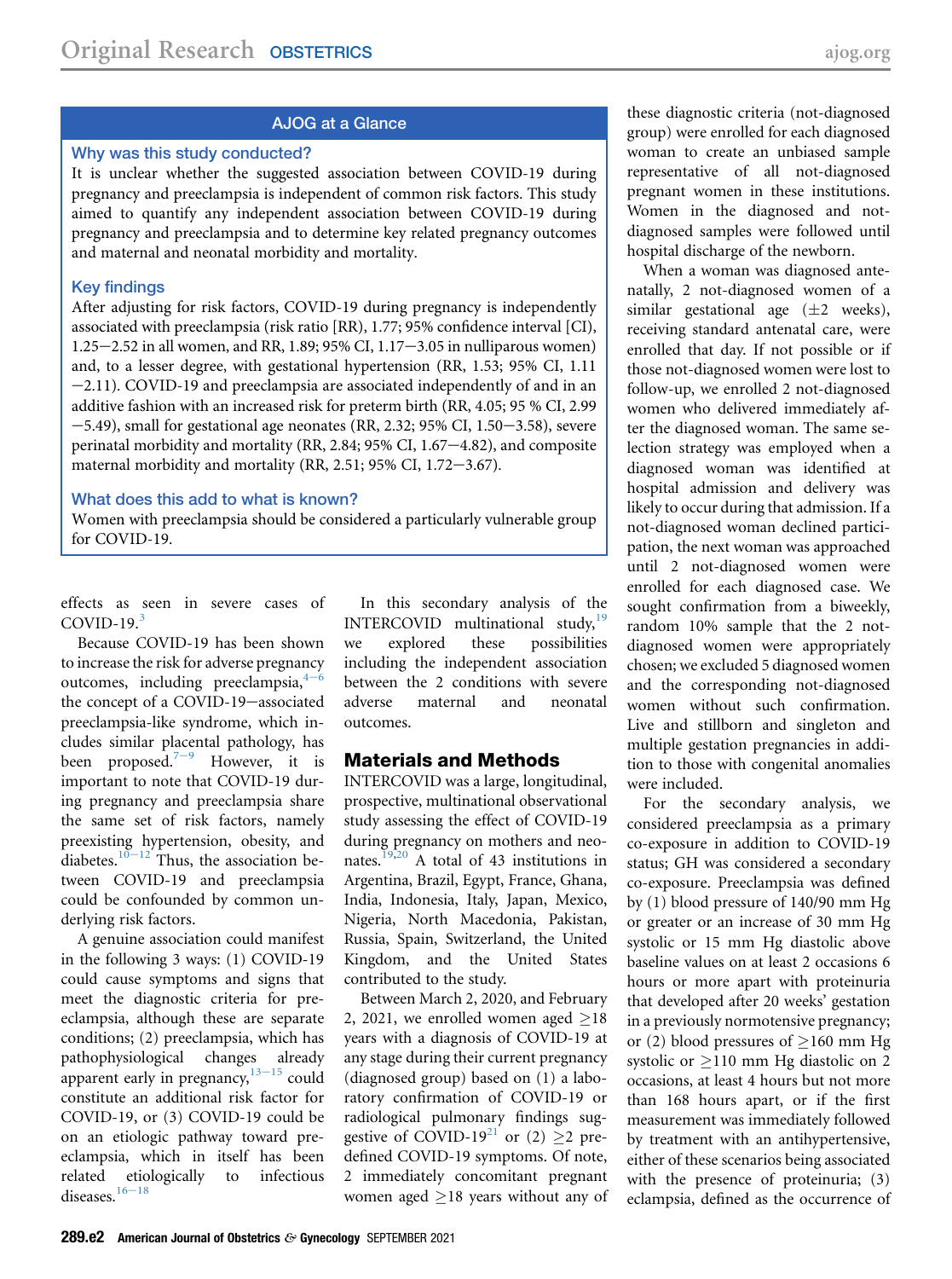convulsions or coma unrelated to cerebral conditions in a woman with symptoms and signs of preeclampsia; or (4) evidence of hemolysis, elevated liver enzymes, and low platelet count syndrome. GH was defined as blood pressure of >140/90 mm Hg without proteinuria after 20 weeks' gestation in a previously normotensive woman.

## **Outcomes**

The neonatal outcomes of interest were preterm birth (<37 weeks' gestation), frequency of small for gestational age (SGA) neonates (birthweight below the 10th percentile for gestational age and sex according to the INTERGROWTH- $21<sup>st</sup>$  Newborn Size Standards),<sup>[22](#page-10-8)</sup> and an unweighted index, namely the severe perinatal morbidity and mortality index, which includes (1) fetal death; or (2) at least 1 of the following severe complications: bronchopulmonary dysplasia, hypoxic-ischemic encephalopathy, sepsis, anemia requiring transfusion, patent ductus arteriosus requiring treatment or surgery, intraventricular hemorrhage, necrotizing enterocolitis or retinopathy of prematurity diagnosed before hospital discharge; or (3) admission to the neonatal intensive care unit for  $>$  7 days; or (4) neonatal death before hospital discharge. We also examined a composite adverse maternal outcome, defined as the presence of (1) at least 1 of the following pregnancy-related morbidities: vaginal bleeding during pregnancy, preterm labor, and infection requiring antibiotics; or (2) any other pregnancyrelated conditions requiring treatment or referral; or (3) maternal admission to the intensive care unit (ICU) or referral to a higher level of care; or (4) death.

Gestational age at delivery was estimated based on the earliest ultrasound scan  $\left($  < 14 weeks' gestation using the international INTERGROWTH-21st standards). $^{23}$  $^{23}$  $^{23}$  If early ultrasound dating was not carried out, the best obstetrical estimate was used based on all clinical and ultrasound data available.<sup>[24](#page-10-10)</sup>

#### Data management and analysis

We used the same centrally coordinated data management system developed for the INTERGROWTH-21<sup>st</sup> Project

(MedSciNet, London, United Kingdom).<sup>25</sup> All data were entered All data were entered locally into the on-line system with its extensive, built-in quality control facility. Queries can be dispatched immediately to the study sites, which provides continuously clean datasets for intermediate analysis.

## Statistical methodology

We first compared the baseline demographic characteristics, and gynecologic, obstetrical, and medical histories of the 4 study groups, namely COVID-19 diagnosis without preeclampsia, preeclampsia without COVID-19, COVID-19 diagnosis with preeclampsia, and neither condition diagnosed. Second, we explored the association between preeclampsia and COVID-19 by adjusting for potential confounders that were selected a priori to be on the casual pathway using a directed acyclic graph. We further considered effect modification by parity or aspirin use during pregnancy and performed sensitivity analyses of multiple pregnancies and age of <20 years and, for the main outcome of COVID-19 and preeclampsia, adjustment by study site as a covariate and using mixed-effects models with random slopes by site.

Associations of preeclampsia and COVID-19 with the binary outcomes were assessed using generalized linear models with a Poisson distribution and log link function. Estimates are expressed as risk ratios (RRs) and 95% confidence intervals (CIs). We used robust standard errors (SEs) to account for model misspecification and a clustered estimator of variance in models with perinatal outcomes to account for the lack of independence of multiple births. We assessed the joint effects of COVID-19 and preeclampsia on neonatal outcomes using an interaction term in the models.

In all regression models, we adjusted first for potential sociodemographic confounders, such as maternal age, parity, and tobacco use during pregnancy, and second for a set of risk factors know to be associated with both COVID-19 and preeclampsia such as overweight and obesity, a history of diabetes, cardiac disease, hypertension, or renal disease.

Finally, we adjusted for pregnancy history that included a preterm birth, miscarriage, or low birthweight neonate.

We plotted Kaplan-Meier curves with the percentage of women who remained pregnant according to the gestational age to compare the distributions among the 4 groups. We also plotted Kaplan-Meier curves with the gestational age at the time of COVID-19 diagnosis as the dependent variable and the diagnosis of preeclampsia as the independent binary variable. Hazard ratios with 95% CIs were estimated using a Cox proportional hazards model. $26$ 

Ethics approval was obtained from the Oxford Tropical Research Ethics Committee (OxTREC), reference 526-20, and all participating medical institutions obtained local approval from their corresponding ethics committees or institutional review boards. Written or verbal consent was obtained according to local practices. The study was conducted in accordance with the principles of the Declaration of Helsinki and the International Conference on Harmonization-Good Clinical Practice guidelines and did not interfere with the clinical management of the women enrolled. The protocol was published on the study website before starting the study. $20$ 

## Results

We enrolled a total of 2184 pregnant women. Of these, 725 were diagnosed with COVID-19 during pregnancy on the basis of a laboratory confirmation (realtime polymerase chain reaction [RT-PCR) test, n=672, 92.7%), radiological confirmation (n=4, 0.6%), or  $\geq$  predefined COVID-19 symptoms  $(n=49, 49)$ 6.8%) if no laboratory results were available. The remaining 1459 pregnant women constituted the not-diagnosed COVID-19 group enrolled concomitantly using the rigorous methodology described above. In the not-diagnosed COVID-19 group, 730 of 1459 (50.0%) women were tested; of these, 698 had a negative RT-PCR test and 32 had a negative COVID-19 antibody test.

The contribution to the total study population ranged from 19.9% (Italy,  $n=434$ ) to 0.1% (Macedonia,  $n=3$ ). The other sites contributed to the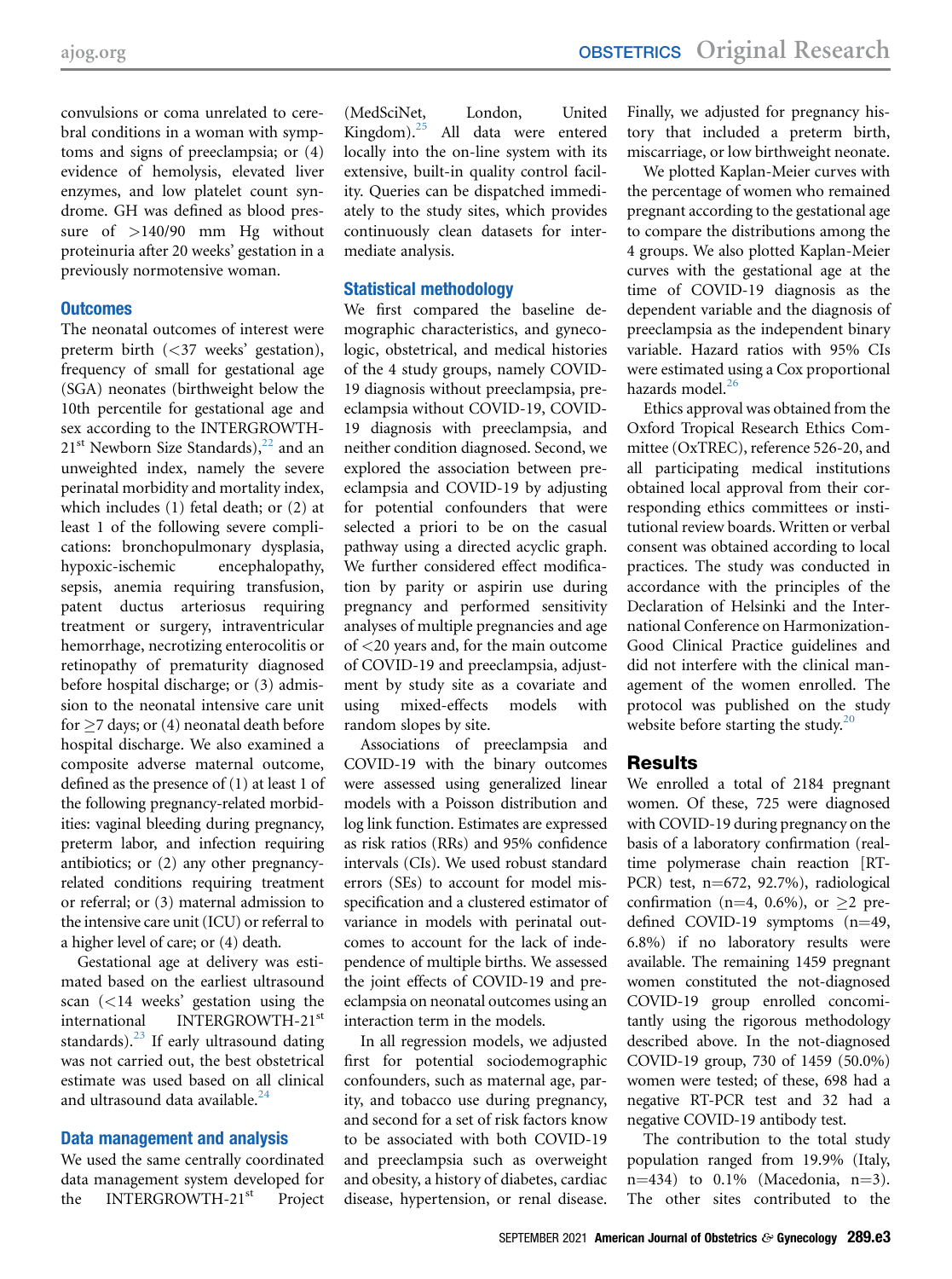## <span id="page-3-1"></span>Baseline characteristics among women according to preeclampsia and COVID-19 diagnosis

|                                                     | Preeclampsia ( $n=123$ )                                                                                       |                                  |                                    | No preeclampsia (n=2061)           |  |  |
|-----------------------------------------------------|----------------------------------------------------------------------------------------------------------------|----------------------------------|------------------------------------|------------------------------------|--|--|
| Demographic and socioeconomic<br>characteristics    | COVID-19<br>diagnosed<br>$(n=59)$                                                                              | COVID-19<br>not-diagnosed (n=64) | COVID-19<br>diagnosed<br>$(n=666)$ | COVID-19<br>not-diagnosed (n=1395) |  |  |
| Maternal age (y)                                    | $29.5 \pm 7.1$                                                                                                 | $30.7 + 6.3$                     | $30.0 + 6.0$                       | $30.3 + 6.1$                       |  |  |
| Maternal height (cm)                                | $158.8 + 7.3$                                                                                                  | $159.9 \pm 7.1$                  | $161.4 \pm 7.6$                    | $161.2 \pm 7.9$                    |  |  |
| Maternal weight (kg)                                | $72.1 \pm 23.2$                                                                                                | $69.7 \pm 17.2$                  | $66.8 \pm 14.9$                    | $64.9 \pm 15.8$                    |  |  |
| Body mass index $(kg/m^2)$                          | $28.5 + 8.5$                                                                                                   | $27.2 \pm 6.0$                   | $25.6 + 5.4$                       | $24.9 + 5.7$                       |  |  |
| Married or cohabiting (%)                           | 82.5                                                                                                           | 85.0                             | 88.2                               | 89.0                               |  |  |
| University education (%)                            | 19.2                                                                                                           | 22.6                             | 32.3                               | 33.9                               |  |  |
| Worked outside the home (%)                         | 39.2                                                                                                           | 42.6                             | 52.4                               | 51.0                               |  |  |
| Smoker during index pregnancy (%)                   | 3.4                                                                                                            | 6.3                              | 2.8                                | 3.7                                |  |  |
| Alcohol $\geq$ 1 units/wk (%)                       | 0.0                                                                                                            | 0.0                              | 2.1                                | 2.3                                |  |  |
| Gynecologic and obstetrical history                 |                                                                                                                |                                  |                                    |                                    |  |  |
| Previous pregnancy (%)                              | 62.7                                                                                                           | 64.1                             | 72.0                               | 66.9                               |  |  |
| Previous miscarriage (%)                            | 32.2                                                                                                           | 32.8                             | 31.6                               | 30.9                               |  |  |
| Previous birth (%)                                  | 47.5                                                                                                           | 50.0                             | 61.3                               | 55.0                               |  |  |
| Previous baby $<$ 2.5 kg or $>$ 4.5 kg (%)          | 11.8                                                                                                           | 16.1                             | 8.7                                | 7.3                                |  |  |
| Previous baby $<$ 37 wk's gestation (%)             | 7.8                                                                                                            | 14.3                             | 7.1                                | 5.6                                |  |  |
| Previous stillbirth or neonatal death (%)           | 5.9                                                                                                            | 3.6                              | 5.3                                | 3.2                                |  |  |
| Previous adverse pregnancy outcome <sup>a</sup> (%) | 39.0                                                                                                           | 45.3                             | 38.9                               | 36.7                               |  |  |
| Maternal medical history                            |                                                                                                                |                                  |                                    |                                    |  |  |
| Diabetes (%)                                        | 8.5                                                                                                            | 3.1                              | 4.2                                | 1.3                                |  |  |
| Thyroid and other endocrine disease (%)             | 3.4                                                                                                            | 4.7                              | 11.4                               | 9.2                                |  |  |
| Cardiac disease (%)                                 | 8.5                                                                                                            | 1.6                              | 1.2                                | 1.2                                |  |  |
| Hypertension (%)                                    | 22.0                                                                                                           | 15.6                             | 2.0                                | 1.5                                |  |  |
| Chronic respiratory disease (%)                     | 3.7                                                                                                            | 6.5                              | 3.4                                | 2.0                                |  |  |
| Kidney disease (%)                                  | 1.7                                                                                                            | 4.7                              | 0.6                                | 0.9                                |  |  |
| Malaria (%)                                         | 5.1                                                                                                            | 0.0                              | 1.2                                | 1.5                                |  |  |
| Tuberculosis (%)                                    | 0.0                                                                                                            | 0.0                              | $0.5\,$                            | 0.2                                |  |  |
| $\geq$ 2 of the above conditions (%)                | 10.2                                                                                                           | 3.1                              | 2.7                                | 1.7                                |  |  |
|                                                     | a Includes previous miscarriage, stillbirth or neonatal death, or infant born preterm or at a low birthweight. |                                  |                                    |                                    |  |  |

<span id="page-3-0"></span>Papageorghiou et al. Preeclampsia and COVID-19. Am J Obstet Gynecol 2021.

study data as follows: Argentina contributed  $10.6\%$  (n=231), the United States contributed  $10.2\%$  ( $n=222$ ), Pakistan contributed  $9.6\%$  (n=210),<br>Mexico contributed  $8.0\%$  (n= contributed 174), France contributed 6.7% (n=147), India contributed  $6.7\%$  (n=147), the United Kingdom contributed 5.3%  $(n=116)$ , Russia contributed 5.0%<br> $(n=108)$ , Spain contributed 4.7% contributed

(n=102), Brazil contributed 4.3% (n=93),<br>Nigeria contributed 3.6% (n= contributed 78), Indonesia contributed 2.6% (n=57),<br>Ghana contributed 1.7% (n=36), Ghana contributed 1.7% Japan contributed  $0.6\%$  (n=12), Egypt contributed 0.4% ( $n=9$ ), and Switzerland contributed  $0.2\%$  (n=5).

Overall, 123 women had preeclampsia; of these, 8.1% (59 of 725) of the women were in the COVID-19

diagnosed group and 4.4% (64 of 1459) were in the COVID-19 not-diagnosed group, (RR, 1.77; 95% CI, 1.25-2.52). There were 143 women with GH; 8.4% (61 of 725) of the women were in the COVID-19 diagnosed group and 5.6% (82 of 1459) were in the COVID-19 notdiagnosed group (RR, 1.53; 95% CI, 1.11-2.11). Of the 725 women with COVID-19, 292 (40.3%) were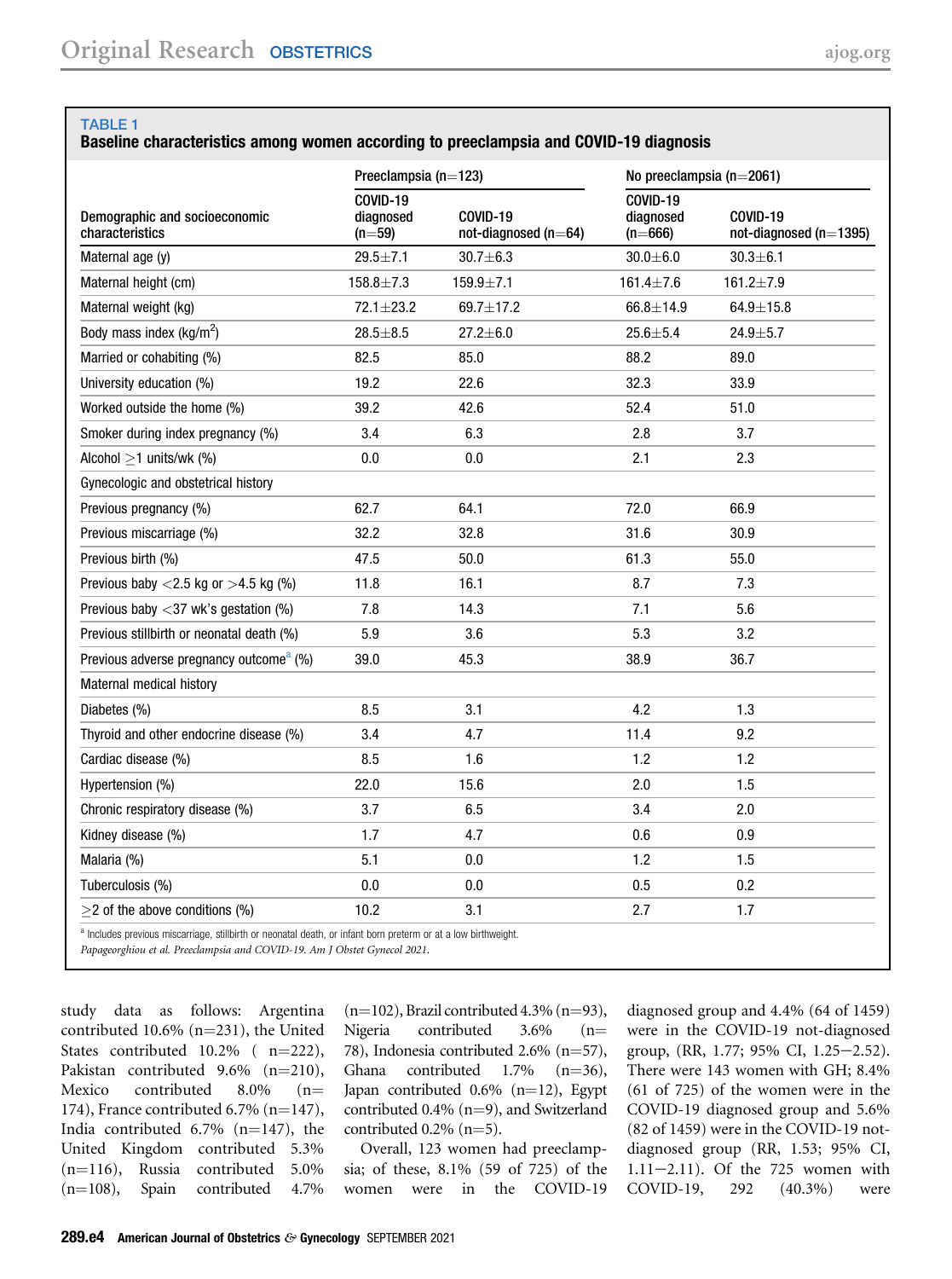<span id="page-4-0"></span>

| Adjustments                              | All women ( $n=2075$ )            | Nulliparous ( $n=901$ )  | Parous ( $n=1174$ )               |
|------------------------------------------|-----------------------------------|--------------------------|-----------------------------------|
| Unadjusted                               |                                   |                          |                                   |
| No COVID-19 diagnosis                    | Ref                               | Ref                      | Ref                               |
| COVID-19 diagnosis                       | 1.95 $(1.38 - 2.75)^a$            | 2.20 $(1.37 - 3.55)^a$   | 1.78 $(1.08 - 2.94)^a$            |
| No COVID-19 diagnosis                    | Ref                               | Ref                      | Ref                               |
| COVID-19 diagnosis, asymptomatic         | 1.82 $(1.14 - 2.91)^a$            | 2.23 $(1.21 - 4.12)^a$   | $1.46(0.71 - 3.02)$               |
| COVID-19 diagnosis with symptoms         | $2.04$ (1.37 - 3.02) <sup>a</sup> | 2.18 $(1.24 - 3.82)^a$   | 1.98 $(1.14 - 3.46)^a$            |
| Demographic adjustment only <sup>b</sup> |                                   |                          |                                   |
| No COVID-19 diagnosis                    | Ref                               | Ref                      | Ref                               |
| COVID-19 diagnosis                       | 2.00 $(1.41 - 2.83)^{a}$          | 2.14 $(1.33 - 3.44)^a$   | 1.75 $(1.06 - 2.88)^a$            |
| No COVID-19 diagnosis                    | Ref                               | Ref                      | Ref                               |
| COVID-19 diagnosis, asymptomatic         | 1.84 $(1.15 - 2.94)^a$            | 2.14 $(1.17 - 3.93)^{a}$ | $1.53(0.74 - 3.16)$               |
| COVID-19 diagnosis with symptoms         | 2.11 $(1.42 - 3.14)^a$            | 2.14 $(1.22 - 3.76)^a$   | 1.88 $(1.08 - 3.27)^a$            |
| Full model <sup>c</sup>                  |                                   |                          |                                   |
| No COVID-19 diagnosis                    | Ref                               | Ref                      | Ref                               |
| COVID-19 diagnosis                       | 1.77 $(1.25 - 2.52)^a$            | 1.89 $(1.17 - 3.05)^{a}$ | 1.64 $(0.99 - 2.73)$ <sup>d</sup> |
| No COVID-19 diagnosis                    | Ref                               | Ref                      | Ref                               |
| COVID-19 diagnosis, asymptomatic         | 1.70 $(1.07 - 2.72)^a$            | 1.99 $(1.07 - 3.71)^a$   | $1.46(0.71 - 3.00)$               |
| COVID-19 diagnosis with symptoms         | 1.81 $(1.22 - 2.70)^a$            | 1.81 $(1.04 - 3.16)^a$   | 1.75 $(0.99 - 3.08)^d$            |

The total numbers reflect the number of participants with complete outcome and covariate data in the final models.

Ref, reference group.

<span id="page-4-1"></span> $^{\text{a}}$  P<.05;  $^{\text{b}}$  Adjusted for maternal age, previous parity (nulliparous vs parous), tobacco use during pregnancy, and history of adverse pregnancy outcomes;  $^{\text{c}}$  Adjusted for maternal age, previous parity (nulliparous vs parous), tobacco use during pregnancy, overweight status (normal, underweight, overweight, or obese), or history of diabetes, cardiac disease, hypertension, kidney disease, or adverse pregnancy outcomes;  $d$   $P$ <.1.

<span id="page-4-2"></span>Papageorghiou et al. Preeclampsia and COVID-19. Am J Obstet Gynecol 2021.

asymptomatic and 433 (59.7%) were symptomatic; 22 cases of preeclampsia occurred in the asymptomatic group and 37 cases of preeclampsia occurred in the symptomatic group.

The baseline demographic characteristics and gynecologic, obstetrical, and medical histories across these 4 groups are shown in [Table 1](#page-3-1). The median gestational age at COVID-19 diagnosis was 37.6 (interquartile range,  $34.3-39.1$ ) weeks, and 71.3% of women were diagnosed <10 days before giving birth.

## Association between COVID-19 and preeclampsia

[Table 2](#page-4-0) presents the preeclampsia risk for the COVID-19 diagnosed and notdiagnosed groups. After initial adjustment for maternal age, parity (nulliparous vs parous), tobacco use, and history of adverse pregnancy outcomes, the RR for preeclampsia remained statistically significant for nulliparous (RR, 2.14; 95% CI,  $1.33 - 3.44$ ) and parous women  $(RR, 1.75; 95\% CI, 1.06-2.88)$ , however, the interaction was not significant  $(P=60)$ . Further adjustment for conditions known to be associated with preeclampsia (overweight and obesity, history of diabetes, cardiac disease, hypertension, or renal disease) led to a relatively small reduction in the RR, which remained statistically significant for nulliparous women (RR, 1.89; 95% CI,  $1.17-3.05$ ) ([Table 2\)](#page-4-0). These results strongly suggest that the association between COVID-19 and preeclampsia is independent of the main confounding variables. The results were also very similar after adjusting for study site ([Supplemental Table 3\)](#page-16-0).

Aspirin was used by 9.6% of women, but no evidence of effect modification by aspirin use was seen (P value for interaction, .42 for the model adjusting for demographic and risk factors). Sensitivity analyses excluding subgroups of women with maternal age <20 years and those with multiple pregnancy did not change the results. Similarly, a sensitivity analysis that excluded women diagnosed early in the pandemic based on 2 or more symptoms  $(n=54)$ , led to a small reduction in the association (for all women: from RR, 1.77; 95% CI, 1.25–2.52; to RR, 1.57; 95% CI,  $1.08 - 2.28$  and for nulliparous women from RR, 1.89; 95% CI, 1.17-3.05; to RR,  $1.76$ ;  $95\%$  CI,  $1.06-2.90$ ).

We explored 5 characteristics to better understand the association. First, as described above, the effect was mostly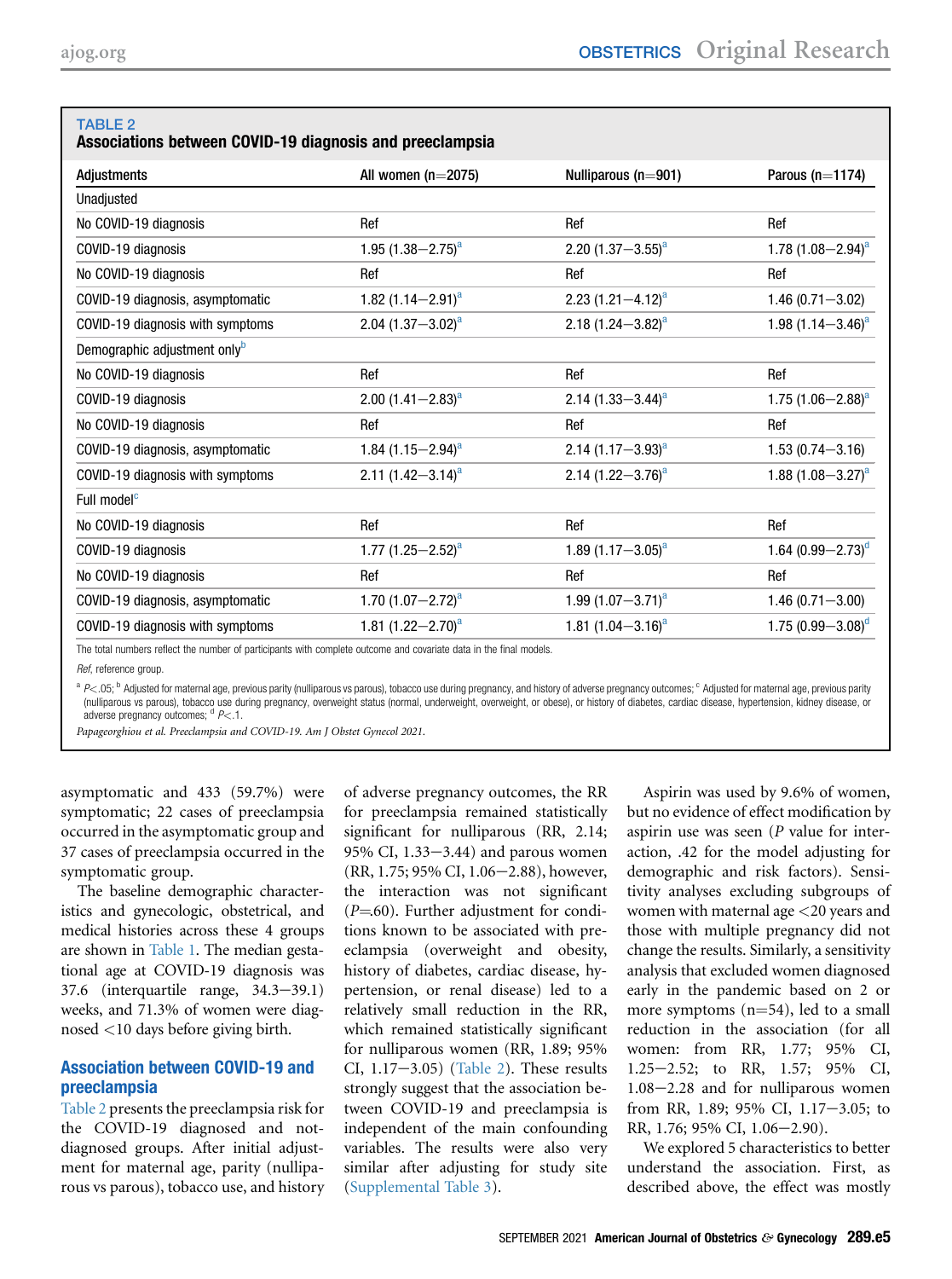| Time between COVID-19 diagnosis and birth              | $n$ (%)     | All women              | <b>Nulliparous</b>              | <b>Parous</b>          |
|--------------------------------------------------------|-------------|------------------------|---------------------------------|------------------------|
| Unadjusted                                             |             |                        |                                 |                        |
| No COVID-19 diagnosis                                  | 1402 (68.1) | Ref                    | Ref                             | Ref                    |
| COVID-19 diagnosis, within 7 d of birth or postnatally | 426 (20.7)  | 2.28 $(1.57 - 3.32)^a$ | $2.51$ (1.51-4.18) <sup>a</sup> | $2.10(1.21 - 3.62)^a$  |
| COVID-19 diagnosis $>7$ d before birth                 | 232 (11.3)  | $1.07(0.57 - 2.01)$    | $0.96(0.35 - 2.66)$             | $1.20(0.54 - 2.68)$    |
| Adjustedb                                              |             |                        |                                 |                        |
| No COVID-19 diagnosis                                  | 1402 (68.1) | Ref                    | Ref                             | Ref                    |
| COVID-19 diagnosis, within 7 d of birth or postnatally | 426 (20.7)  | 2.12 $(1.44 - 3.11)^a$ | 2.36 $(1.40 - 3.98)^a$          | 1.83 $(1.04 - 3.21)^a$ |
| COVID-19 diagnosis $>7$ d before birth                 | 232 (11.3)  | $0.99(0.55 - 1.79)$    | $0.74(0.31 - 1.80)$             | 1.21 (0.55-2.66)       |

## Association between COVID-19 and preeclampsia according to time elapsed between COVID-19 diagnosis and birth

The total numbers reflect the number of participants with complete outcome and covariate data in the final models.

Ref, reference group.

<span id="page-5-0"></span>TABLE 3

<span id="page-5-2"></span><sup>a</sup> P<.05; <sup>b</sup> Adjusted for maternal age, previous parity (nulliparous vs parous), tobacco use during pregnancy, overweight status (normal, underweight, overweight, or obese), or history of diabetes, cardiac disease, hypertension, kidney disease, or history of adverse pregnancy outcomes.

Papageorghiou et al. Preeclampsia and COVID-19. Am J Obstet Gynecol 2021.

observed among nulliparous women (a main feature of preeclampsia). Second, there was no evidence of a biologically or clinically substantive difference in the strength of the association regardless of whether the women had COVID-19 symptoms or not (RR, 1.81; 95% CI, 1.22-2.70 and RR, 1.70; 95% CI,

<span id="page-5-1"></span>



 $1.07 - 2.72$  for symptomatic and asymptomatic affected women, respectively) [\(Table 2\)](#page-4-0). Hence, COVID-19 severity was not a factor in the observed association ([Table 2](#page-4-0)) when assuming that symptom occurrence is indicative of worse disease.

Third, there was no association among women (32.5%) in whom COVID-19 was diagnosed >7 days from delivery (RR, 0.99; 95% CI, 0.55 $-1.79$ ) [\(Table 3](#page-5-0)), suggesting that the independent association mostly relates to women who may have developed preeclampsia already by the time of their COVID-19 diagnosis (RR, 2.12; 95% CI,  $1.44 - 3.11$ ), particularly among nulliparous women (RR, 2.36; 95% CI,  $1.40 - 3.98$ ) ([Table 3](#page-5-0)).

Fourth, as seen in [Figure 1,](#page-5-1) there was a gradual and constant increase in COVID-19 diagnoses across gestational age among women without preeclampsia, whereas women with preeclampsia were mostly diagnosed with COVID-19 from 33 to 37 weeks' gestation; thereafter, both curves remained parallel (Cox model hazard ratio, 1.49; 95% CI,  $1.12-1.97$  for COVID-19 among women with preeclampsia).

Finally ([Table 4](#page-6-0)), there was a statistically significant association between COVID-19 and GH (RR, 1.53; 95%CI,  $1.11-2.11$ ) mostly seen among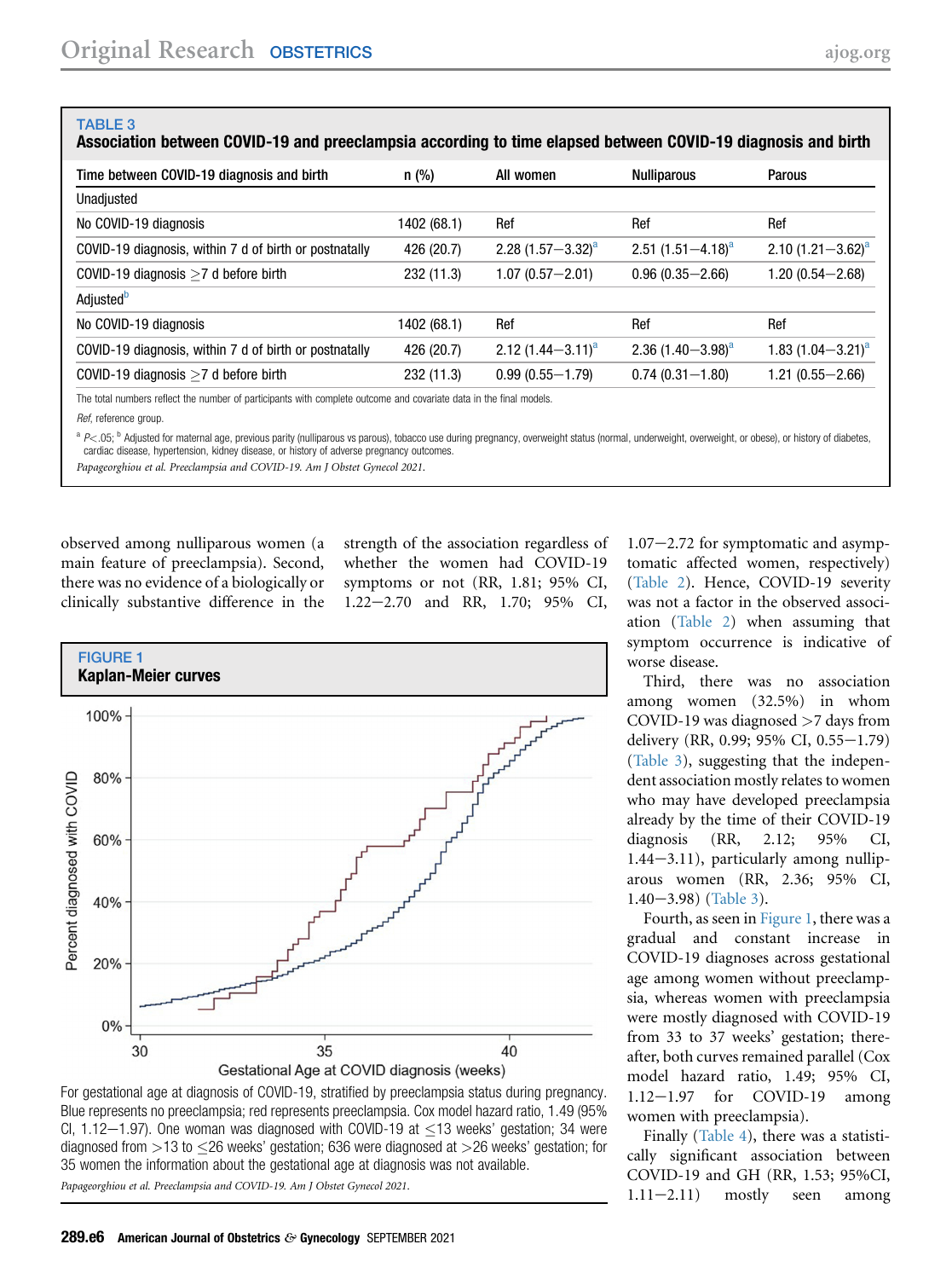<span id="page-6-0"></span>

|                                                                                                                    | Hypertensive disorders in pregnancy <sup>b</sup><br>(n=266) |                        | Gestational hypertension $(n=143)$ |                        |
|--------------------------------------------------------------------------------------------------------------------|-------------------------------------------------------------|------------------------|------------------------------------|------------------------|
| COVID-19 diagnosis according to parity                                                                             | Unadjusted                                                  | Adjusted               | <b>Unadjusted</b>                  | Adjusted               |
| All mothers                                                                                                        |                                                             |                        |                                    |                        |
| No COVID-19 diagnosis                                                                                              | Ref                                                         | Ref                    | Ref                                | Ref                    |
| COVID-19 diagnosis                                                                                                 | $1.67$ (1.32-2.12) <sup>c</sup>                             | 1.56 $(1.23 - 1.98)^c$ | 1.61 $(1.17-2.22)^{c}$             | 1.53 $(1.11 - 2.11)^c$ |
| <b>Nulliparous</b>                                                                                                 |                                                             |                        |                                    |                        |
| No COVID-19 diagnosis                                                                                              | Ref                                                         | Ref                    | Ref                                | Ref                    |
| COVID-19 diagnosis                                                                                                 | 2.09 $(1.50 - 2.91)^c$                                      | 1.80 $(1.28 - 2.52)^c$ | 2.09 $(1.33 - 3.29)$ <sup>c</sup>  | 1.79 $(1.13 - 2.85)^c$ |
| Parous                                                                                                             |                                                             |                        |                                    |                        |
| No COVID-19 diagnosis                                                                                              | Ref                                                         | Ref                    | Ref                                | Ref                    |
| COVID-19 diagnosis                                                                                                 | 1.38 $(0.98 - 1.95)^d$                                      | 1.36 $(0.97 - 1.91)^d$ | $1.29(0.82 - 2.03)$                | $1.32(0.84 - 2.06)$    |
| The total numbers reflect the number of participants with complete outcome and covariate data in the final models. |                                                             |                        |                                    |                        |
| Ref, reference group.                                                                                              |                                                             |                        |                                    |                        |

<span id="page-6-2"></span><span id="page-6-1"></span><sup>a</sup> Adjusted for maternal age, previous parity (nulliparous vs parous), tobacco use during pregnancy, overweight status (normal, underweight, overweight, or obese), or history of diabetes, cardiac<br>disease, hypertension, ki

Papageorghiou et al. Preeclampsia and COVID-19. Am J Obstet Gynecol 2021.

nulliparous women (RR, 1.79; 95% CI,  $1.13 - 2.85$ ) ([Table 4\)](#page-6-0).

## Impact of COVID-19 and preeclampsia on the outcomes

As we have previously shown, <sup>[19](#page-10-5)</sup> the COVID-19 group had an almost 2-fold higher risk for preterm birth, even after adjusting for a previous preterm birth. In [Figure 2](#page-7-0), A, we show that there was an additional negative effect of preeclampsia, namely women with both conditions had a RR for preterm birth of more than 4 (above 6 for nulliparous women) [\(Table 5](#page-8-0)). In women with COVID-19 and preeclampsia, 97% of the preterm births were medically indicated, similar to the 93% in those with preeclampsia without COVID-19. However, 80% were medically indicated in those with COVID-19 without preeclampsia and 61% were medically indicated in those with neither condition [\(Figure 2,](#page-7-0) B).

The SGA rate was 29.3% in women with COVID-19 and preeclampsia with an RR of 2.32 (95% CI, 1.50 $-3.58$ ) when compared with the group with neither condition. The rate in those with preeclampsia without COVID-19 was 17.5%; however, COVID-19 without preeclampsia was not associated with

SGA (11.6%), suggesting that preeclampsia was affecting fetal growth before COVID-19 infection.

The RR for the severe perinatal morbidity and mortality index increased stepwise, particularly among nulliparous women; the RRs were 2.41 (95% CI,  $1.54-3.77$ ),  $3.22$  (95% CI,  $1.51-6.88$ ), and 3.88 (95% CI, 1.89-7.96) for women with COVID-19 without preeclampsia, preeclampsia without COVID-19, and COVID-19 with preeclampsia, respectively [\(Table 5](#page-8-0); unadjusted results are given in [Supplemental](#page-15-0) [Table 1\)](#page-15-0). Similar results were observed in those 3 groups for the composite adverse maternal outcome; the RRs were 1.76 (95% CI, 1.32-2.35), 2.07 (95% CI,  $1.20 - 3.57$ , and  $2.77$  (95% CI,  $1.66 - 4.63$ ), respectively. However, we did not observe a significant interaction between COVID-19 exposure and preeclampsia on these neonatal outcomes.

Overall, the direction of the effects of GH on preterm birth [\(Supplemental](#page-14-0) [Figure](#page-14-0)), SGA, the severe perinatal morbidity and mortality index, and composite adverse maternal outcome ([Table 6;](#page-9-3) unadjusted results are given in [Supplemental Table 2](#page-16-1)) were similar to what was observed for preeclampsia and

were confined to nulliparous women, albeit with lower RRs. There was also a stepwise increase in the risk for preterm birth among women with COVID-19 without GH, women with GH without COVID-19, and women with both conditions.

## Comment Principal findings

COVID-19 during pregnancy and preeclampsia are strongly associated with each other, especially among nulliparous women. This association is independent of risk factors and preexisting conditions. COVID-19 severity does not affect the association. In an additive fashion, these conditions increase the risks for preterm birth, severe perinatal morbidity and mortality, and adverse maternal outcomes. An effect on SGA frequency was seen only among women with preeclampsia.

## Hypothesized mechanism of action and further research

COVID-19 and preeclampsia share many common risk factors such as obesity and underlying hypertension. Is it possible that these explain the observed association by a process of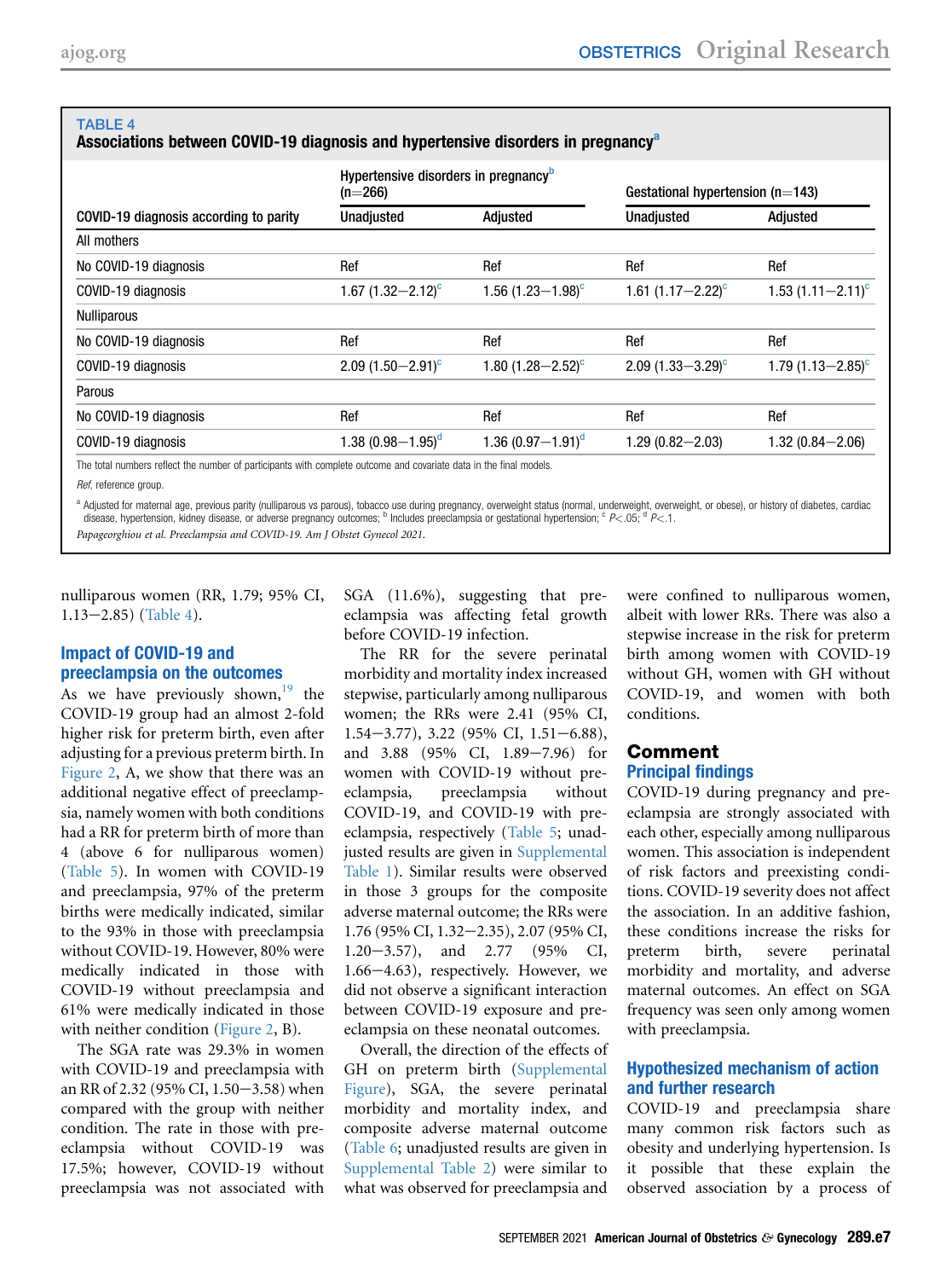

<span id="page-7-0"></span>

A, For gestational age at delivery, stratified by preeclampsia and COVID-19 diagnosis and (B) for gestational age at spontaneous birth, treating medicallyindicated births as censored; the spontaneous preterm birth rate was 4.4%. Blue represents no preeclampsia and no COVID-19 diagnosis; red represents no preeclampsia with a COVID-19 diagnosis; green represents preeclampsia without a COVID-19 diagnosis; orange represents preeclampsia with a COVID-19 diagnosis.

Papageorghiou et al. Preeclampsia and COVID-19. Am J Obstet Gynecol 2021.

confounding instead of a biological interaction or causal relationship?

There is certainly evidence emerging in support of a biological explanation. COVID-19 causes endothelial dysfunction either directly or indirectly, leading to hyperinflammation and aberrant antiviral responses.[27,](#page-10-13)[28](#page-10-14) In addition, coagulopathy and disseminated intravascular coagulation-like massive intravascular clot formation are seen in the most severely ill, nonpregnant patients.<sup>29</sup> During pregnancy, COVID-19 induces specific vascular pathology that is similar to the changes seen in pre-eclampsia. In fact, Mendoza et al<sup>[7](#page-10-1)</sup> have introduced the concept of a "preeclampsia-like syndrome" associated with COVID-19. In other words, it may be difficult to clinically distinguish this syndrome from "true" preeclampsia because they both share characteristics of the severe endothelial dysfunction seen in nonpregnant patients. $7,30$  $7,30$ 

However, 2 observations from our study discourage this line of thinking. The first is that the severity of COVID-19 symptoms did not increase the association with preeclampsia, although we acknowledge that, in a recent cohort study, hypertensive disorders in pregnancy were more frequent in those women with severe COVID-19.<sup>[31](#page-10-17)</sup> Secondly, the association was also present with GH, a hypertensive condition that does not present with the "preeclampsialike syndrome."

We believe that the most likely explanation for the observed association is that preeclampsia and GH are vascular conditions, preceding infection with SARS-CoV-2, which increase the risk for COVID-19 in the same way essential hypertension does. This is supported by the relationship being mostly seen in nulliparous women; if COVID-19 led to preeclampsia (rather than the other way round), the association should also have been seen in parous women. Furthermore, the risk was highest when COVID-19 was diagnosed in the last 7 days of pregnancy; if COVID-19 were on the etiologic pathway, an earlier diagnosis would likely have had a stronger association with preeclampsia. The same conclusion emerges from [Figure 1](#page-5-1), namely there was a sharp increase in COVID-19 diagnoses among women with preeclampsia between 33 to 37 weeks' gestation when the condition

typically manifests itself clinically. Conversely, in women without preeclampsia, COVID-19 diagnoses were proportionally distributed throughout pregnancy. Lastly, the excess risk for preeclampsia in women with COVID-19 persisted (RR, 1.77; 95% CI, 1.25–2.52) even when we controlled for maternal sociodemographic and risk factors for preeclampsia.

#### Clinical implications

COVID-19 during pregnancy is known to increase severe maternal morbidity and death, particularly respiratory dysfunction requiring invasive mechanical ventilation or admission to the ICU.<sup>[32](#page-10-18)</sup> Our data provide additional information about the additive negative effects of COVID-19 and preeclampsia during pregnancy. Women who are at high risk for preeclampsia should also be considered at higher risk for COVID-19 and should be included in all preventive strategies during the pandemic. Whether aspirin administration reduces this risk further is not known, but effect modification by aspirin treatment in our study did not show any changes to the strength of the association.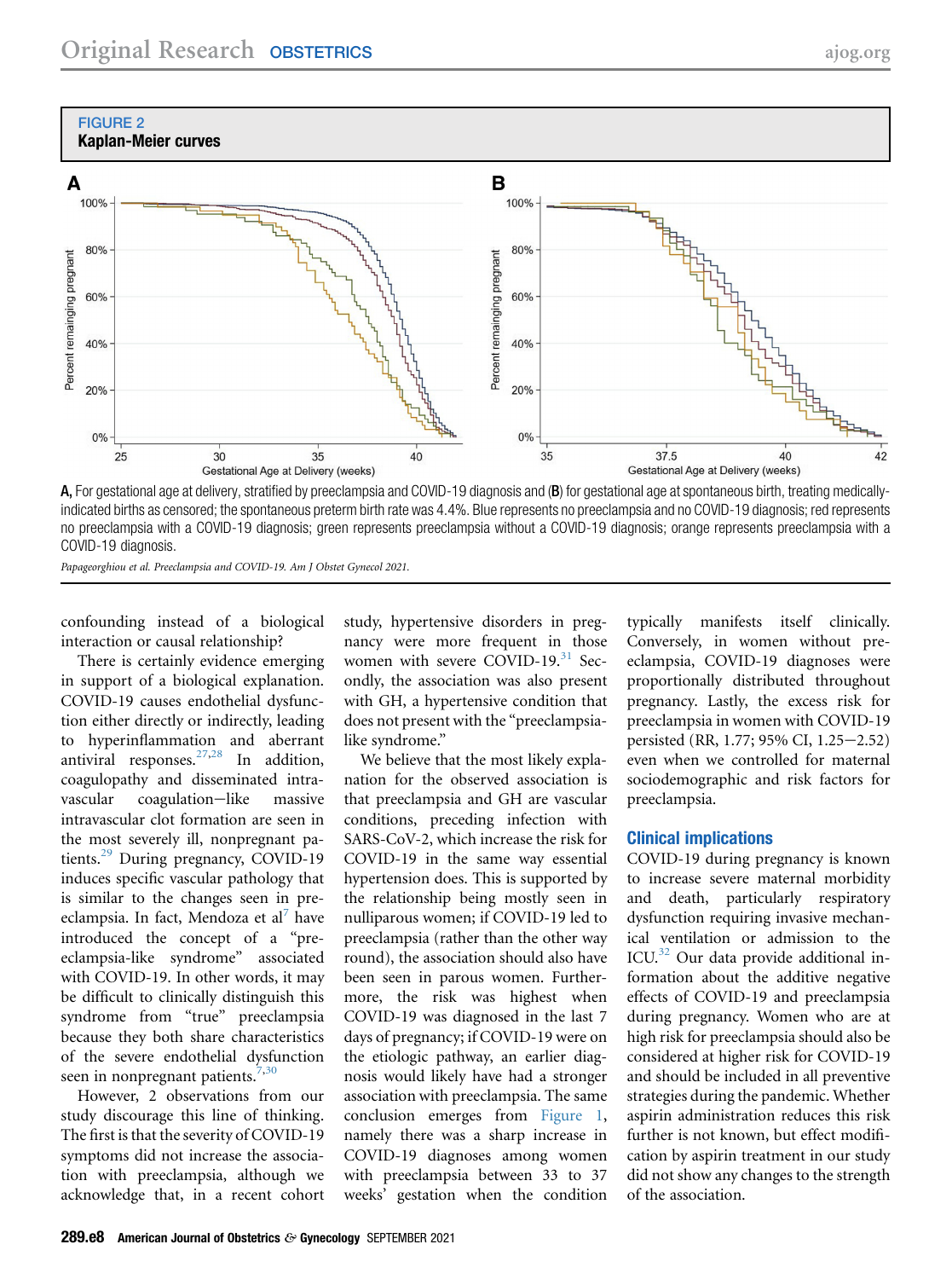## <span id="page-8-0"></span>Associ[a](#page-8-1)tions between preeclampsia and COVID-19 diagnosis with adverse pregnancy and neonatal outcomes<sup>a</sup>

|                                                               | $n$ (%) with the |                          |                          |                          |
|---------------------------------------------------------------|------------------|--------------------------|--------------------------|--------------------------|
| <b>Outcomes</b>                                               | outcome          | All women                | <b>Nulliparous</b>       | Parous                   |
| Preterm birth                                                 |                  |                          |                          |                          |
| No preeclampsia, no COVID-19 diagnosis                        | 163 (12.2)       | Ref                      | Ref                      | Ref                      |
| No preeclampsia, with COVID-19 diagnosis                      | 119 (19.6)       | 1.57 $(1.27 - 1.95)^b$   | 1.66 $(1.16 - 2.38)^{b}$ | 1.50 $(1.14 - 1.96)^b$   |
| Preeclampsia, no COVID-19 diagnosis                           | 28 (45.2)        | 3.48 $(2.54 - 4.76)^b$   | 4.14 $(2.72 - 6.30)^b$   | 2.49 $(1.58 - 3.93)^b$   |
| Preeclampsia, with COVID-19 diagnosis                         | 33 (56.9)        | 4.05 $(2.99 - 5.49)^b$   | 6.26 $(4.35 - 9.00)^b$   | 3.01 $(1.92 - 4.72)^b$   |
| Small for gestational age                                     |                  |                          |                          |                          |
| No preeclampsia, no COVID-19 diagnosis                        | 162 (12.6)       | Ref                      | Ref                      | Ref                      |
| No preeclampsia, with COVID-19 diagnosis                      | 69 (11.6)        | $0.98(0.75 - 1.28)$      | $1.17(0.83 - 1.65)$      | $0.77(0.50 - 1.16)$      |
| Preeclampsia, no COVID-19 diagnosis                           | 11(17.5)         | $1.48(0.80 - 2.71)$      | $1.65(0.81 - 3.34)$      | $0.98(0.33 - 2.88)$      |
| Preeclampsia, with COVID-19 diagnosis                         | 17 (29.3)        | 2.32 $(1.50 - 3.58)^b$   | 2.61 $(1.55 - 4.40)^b$   | 2.33 $(1.06 - 5.13)^b$   |
| Severe perinatal morbidity and mortality index <sup>c</sup>   |                  |                          |                          |                          |
| No preeclampsia, no COVID-19 diagnosis                        | 100(7.3)         | Ref                      | Ref                      | Ref                      |
| No preeclampsia, with COVID-19 diagnosis                      | 100 (15.9)       | 2.16 $(1.63 - 2.86)^b$   | 2.41 $(1.54 - 3.77)^b$   | 1.91 $(1.33 - 2.74)^b$   |
| Preeclampsia, no COVID-19 diagnosis                           | 15 (22.4)        | 2.53 $(1.44 - 4.45)^b$   | 3.22 $(1.51 - 6.88)^b$   | $1.76(0.77 - 4.02)$      |
| Preeclampsia, with COVID-19 diagnosis                         | 16(27.1)         | 2.84 $(1.67 - 4.82)^b$   | 3.88 $(1.89 - 7.96)^b$   | 2.25 $(1.06 - 4.80)^b$   |
| Composite maternal morbidity and mortality index <sup>d</sup> |                  |                          |                          |                          |
| No preeclampsia, no COVID-19 diagnosis                        | 188 (14.1)       | Ref                      | Ref                      | Ref                      |
| No preeclampsia, with COVID-19 diagnosis                      | 157 (25.8)       | 1.84 $(1.52 - 2.22)^{b}$ | 1.76 $(1.32 - 2.35)^{b}$ | 1.85 $(1.45 - 2.38)^{b}$ |
| Preeclampsia, no COVID-19 diagnosis                           | 16 (25.8)        | 1.74 $(1.11 - 2.71)^b$   | 2.07 $(1.20 - 3.57)^b$   | $1.31(0.62 - 2.77)$      |
| Preeclampsia, with COVID-19 diagnosis                         | 23 (39.7)        | 2.51 $(1.72 - 3.67)^b$   | 2.77 $(1.66 - 4.63)^b$   | 2.35 $(1.32 - 4.18)^b$   |

The unadjusted models are presented in [Supplemental Table 1.](#page-15-0) The total numbers reflect the number of participants with complete outcome and covariate data in the final models.

Ref, reference group.

<span id="page-8-3"></span><span id="page-8-2"></span><span id="page-8-1"></span>a Adjusted for maternal age, previous parity (nulliparous vs parous), tobacco use during pregnancy, overweight status (normal, underweight, overweight, or obese), or history of diabetes, cardiac<br>disease, hypertension, kidn bronchopulmonary dysplasia, hypoxic-ischemic encephalopathy, sepsis, anemia requiring transfusion, patent ductus arteriosus, intraventricular hemorrhage, necrotizing enterocolitis, retinopathy of prematurity, intrauterine or neonatal death, or neonatal intensive care unit stay of  $\geq 7$  days;  $^d$  Composite maternal morbidity and mortality index includes at least 1 of the following morbidities: third trimester vaginal bleeding, preterm labor, infections requiring antibiotics, maternal admission to the intensive care unit, referral to a higher level of care, or maternal death. Papageorghiou et al. Preeclampsia and COVID-19. Am J Obstet Gynecol 2021.

## Strengths and limitations of the study

We used data from a large-scale, prospective, multinational study that was specifically conducted to assess the symptoms and effects of COVID-19 during pregnancy on maternal and neonatal outcomes when compared with pregnant women not-diagnosed with COVID-19 who were carefully enrolled concomitantly to minimize selection bias. Rigorous data monitoring was applied to record severe morbidity markers including preeclampsia and GH.

Our study has expected limitations. The circumstances for the diagnosis of maternal infection changed over time, from testing for severe symptoms of COVID-19 only to screening on admission. Hence, we cannot exclude the possibility that women admitted to hospital with a diagnosis of preeclampsia, or those with risk factors, were more likely to be tested for, or diagnosed with COVID-19. Nor did we examine the placentas of the women enrolled, which might have helped to determine whether the severity of infection correlates with the extent of vasculitis or whether different patterns of inflammation are seen in the 3 diagnostic groups.<sup>33</sup> However, this should not reduce the impact of our results because preeclampsia is a purely clinical diagnosis. We assessed the association between COVID-19 and preeclampsia in symptomatic and asymptomatic women; however, we could not conduct stratified analyses according to the COVID-19 disease severity classification proposed by the National Institutes of Health, because we did not have the complete information required by these relatively recent criteria. $31$  Because this was an observational study, the clinical management of pregnancy complications, such as COVID-19 and preeclampsia, was based on local practice and therefore not standardized. Finally, it is also possible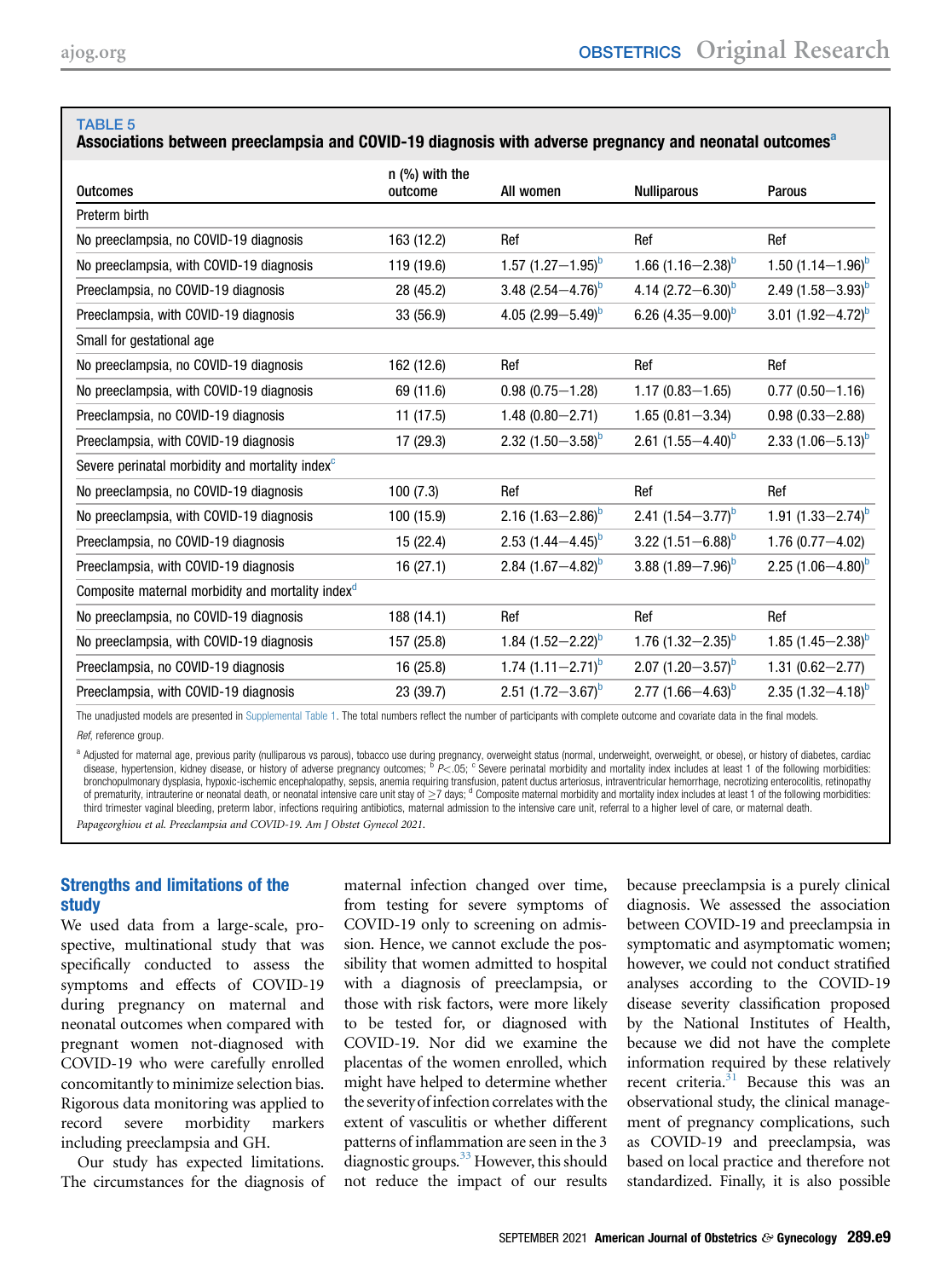#### <span id="page-9-3"></span>Associations between gestational hypertension and COVID-19 diagnosis with adverse pregnancy and neonatal outcomes<sup>[a](#page-9-4)</sup>

| <b>Outcomes</b>                                               | $n$ (%) with the<br>outcome | All women                | <b>Nulliparous</b>               | <b>Parous</b>            |
|---------------------------------------------------------------|-----------------------------|--------------------------|----------------------------------|--------------------------|
| Preterm delivery                                              |                             |                          |                                  |                          |
| No GH, no COVID-19 diagnosis                                  | 174 (13.2)                  | Ref                      | Ref                              | Ref                      |
| No GH, with COVID-19 diagnosis                                | 130 (21.5)                  | 1.56 $(1.27 - 1.92)^b$   | 1.76 $(1.27 - 2.49)^b$           | 1.46 $(1.12 - 1.90)^b$   |
| GH, no COVID-19 diagnosis                                     | 17(21.5)                    | $1.43(0.90 - 2.27)$      | $1.62(0.82 - 3.21)$              | $1.27(0.68 - 2.36)$      |
| GH, with COVID-19 diagnosis                                   | 22 (36.1)                   | 2.34 $(1.62 - 3.37)^b$   | 2.53 $(1.47 - 4.37)^b$           | 2.11 $(1.25 - 3.54)^b$   |
| Small for gestational age                                     |                             |                          |                                  |                          |
| No GH, no COVID-19 diagnosis                                  | 156 (12.2)                  | Ref                      | Ref                              | Ref                      |
| No GH, with COVID-19 diagnosis                                | 74 (12.4)                   | $1.08(0.83 - 1.40)$      | $1.25(0.90 - 1.74)$              | $0.90(0.60 - 1.34)$      |
| GH, no COVID-19 diagnosis                                     | 17(21.8)                    | 2.06 $(1.27 - 3.33)^b$   | $1.51(0.77 - 2.98)$              | 2.59 $(1.30 - 5.15)^b$   |
| GH, with COVID-19 diagnosis                                   | 12 (20.3)                   | 1.74 $(1.01 - 3.01)^b$   | 1.87 $(1.00 - 3.51)^c$           | $1.37(0.46 - 4.07)$      |
| Severe perinatal morbidity and mortality index <sup>d</sup>   |                             |                          |                                  |                          |
| No GH, no COVID-19 diagnosis                                  | 102(7.5)                    | Ref                      | Ref                              | Ref                      |
| No GH, with COVID-19 diagnosis                                | 103 (16.4)                  | 2.14 $(1.62 - 2.82)^{b}$ | 2.46 $(1.60 - 3.77)^b$           | 1.88 $(1.31 - 2.69)^{6}$ |
| GH, no COVID-19 diagnosis                                     | 13 (15.9)                   | $1.66(0.83 - 3.31)$      | $2.02(0.78 - 5.24)$              | $1.45(0.55 - 3.80)$      |
| GH, with COVID-19 diagnosis                                   | 13 (20.6)                   | 2.19 $(1.24 - 3.87)^b$   | $2.15(0.97 - 4.80)$ <sup>c</sup> | 2.24 $(1.00 - 5.02)^{c}$ |
| Composite maternal morbidity and mortality index <sup>e</sup> |                             |                          |                                  |                          |
| No GH, no COVID-19 diagnosis                                  | 191 (14.5)                  | Ref                      | Ref                              | Ref                      |
| No GH, with COVID-19 diagnosis                                | 166 (27.2)                  | 1.86 $(1.54 - 2.23)^{6}$ | 1.73 $(1.30 - 2.29)^b$           | 1.93 $(1.51 - 2.47)^b$   |
| GH, no COVID-19 diagnosis                                     | 14 (17.7)                   | $1.16(0.71 - 1.92)$      | $0.97(0.45 - 2.08)$              | $1.25(0.64 - 2.45)$      |
| GH, with COVID-19 diagnosis                                   | 17 (27.9)                   | 1.80 $(1.17 - 2.77)^b$   | 1.94 $(1.13 - 3.35)^b$           | $1.38(0.66 - 2.91)$      |

Unadjusted models are shown in [Supplemental Table 2](#page-16-1). The total numbers reflect the number of participants with complete outcome and covariate data in the final models.

GH, gestational hypertension; Ref, reference group.

<span id="page-9-6"></span><span id="page-9-5"></span><span id="page-9-4"></span>a Models adjusted for maternal age, previous parity (nulliparous vs parous) tobacco use during pregnancy, overweight status (normal, underweight, overweight, or obese), or history of diabetes, cardiac disease, hypertension, kidney disease, or history of adverse pregnancy outcomes;  $\frac{b}{c}$ ,  $0.05$ ;  $\frac{c}{c}$ ,  $1$ ,  $\frac{d}{c}$  Severe perinatal morbidity and mortality index includes at least 1 of the following morbidities: bronchopulmonary dysplasia, hypoxic-ischemic encephalopathy, sepsis, anemia requiring transfusion, patent ductus arteriosus, intraventricular hemorrhage, necrotizing enterocolitis, retinopathy of prematurity, intrauterine or neonatal death, or neonatal intensive care unit stay of  $\geq 7$  days;  $e$  Composite maternal morbidity and mortality index includes at least 1 of the following morbidities: third trimester vaginal bleeding, preterm labor, infections requiring antibiotics, maternal admission to the intensive care unit, referral to a higher level of care, or maternal death. Papageorghiou et al. Preeclampsia and COVID-19. Am J Obstet Gynecol 2021.

that the not-diagnosed COVID-19 cohort may have included a small number of asymptomatic infected women who were not identified, either because routine testing was not available at that stage of the pandemic or because they became infected after they were included in the not-diagnosed cohort. We do not consider this a strong source of bias because it would have led to more conservative estimates from the analyses using that group as reference.

#### **Conclusions**

Preeclampsia (and to a lesser degree GH) is independently associated with

COVID-19 during pregnancy; both conditions are associated independently of and in an additive fashion with increased risks for preterm birth, the severe perinatal morbidity and mortality index, and composite adverse maternal outcome. Hence, preeclampsia (and GH) seem to be a strong risk factor for SARS-CoV-2 infection and its related complications. There was no evidence to support that COVID-19 is etiologically associated with preeclampsia or GH. Clinicians caring for women with preeclampsia should be aware of the additional risks that COVID-19 poses.

#### Acknowledgments

We are very grateful to the contributing institutions and local researchers involved in the study. The [Appendix](#page-12-0) contains their details and the details of the study committees.

#### **References**

<span id="page-9-0"></span>1. [Gupta A, Madhavan MV, Sehgal K, et al.](http://refhub.elsevier.com/S0002-9378(21)00561-5/sref1) [Extrapulmonary manifestations of COVID-19.](http://refhub.elsevier.com/S0002-9378(21)00561-5/sref1) [Nat Med 2020;26:1017](http://refhub.elsevier.com/S0002-9378(21)00561-5/sref1)–32.

<span id="page-9-1"></span>2. [Rana S, Burke SD, Karumanchi SA. Imbal](http://refhub.elsevier.com/S0002-9378(21)00561-5/sref2)[ances in circulating angiogenic factors in the](http://refhub.elsevier.com/S0002-9378(21)00561-5/sref2) [pathophysiology of preeclampsia and related](http://refhub.elsevier.com/S0002-9378(21)00561-5/sref2) disorders. Am J [Obstet Gynecol 2020 \[Epub](http://refhub.elsevier.com/S0002-9378(21)00561-5/sref2) [ahead of print\]](http://refhub.elsevier.com/S0002-9378(21)00561-5/sref2).

<span id="page-9-2"></span>3. [Turpin CA, Sakyi SA, Owiredu WKBA,](http://refhub.elsevier.com/S0002-9378(21)00561-5/sref3) [Ephraim RKD, Anto EO. Association between](http://refhub.elsevier.com/S0002-9378(21)00561-5/sref3) [adverse pregnancy outcome and imbalance in](http://refhub.elsevier.com/S0002-9378(21)00561-5/sref3)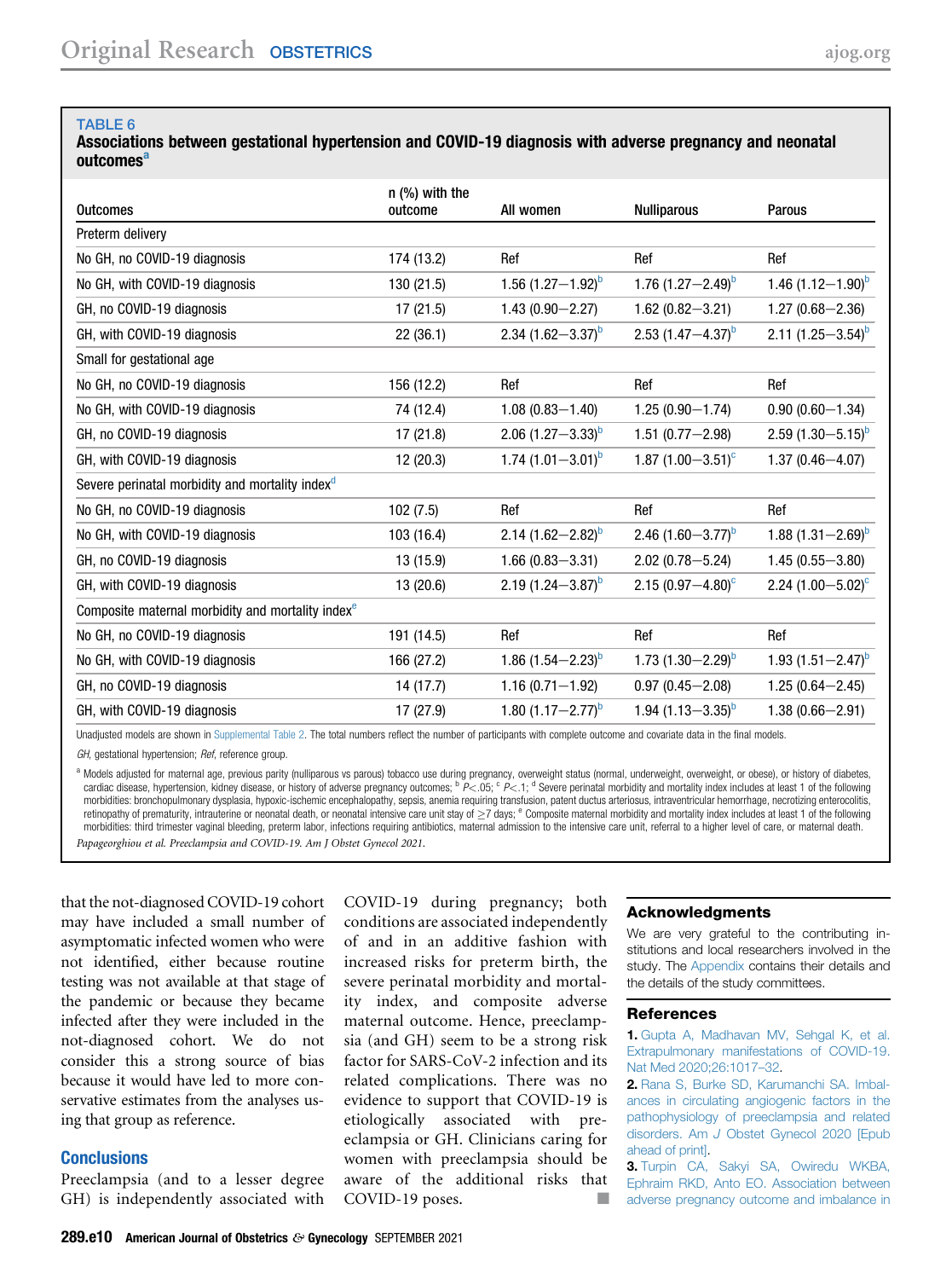[angiogenic regulators and oxidative stress bio](http://refhub.elsevier.com/S0002-9378(21)00561-5/sref3)[markers in gestational hypertension and pre](http://refhub.elsevier.com/S0002-9378(21)00561-5/sref3)[eclampsia. BMC Pregnancy Childbirth 2015;15:](http://refhub.elsevier.com/S0002-9378(21)00561-5/sref3) [189](http://refhub.elsevier.com/S0002-9378(21)00561-5/sref3).

<span id="page-10-0"></span>4. [Dashraath P, Wong JLJ, Lim MXK, et al.](http://refhub.elsevier.com/S0002-9378(21)00561-5/sref4) [Coronavirus disease 2019 \(COVID-19\)](http://refhub.elsevier.com/S0002-9378(21)00561-5/sref4) [pandemic and pregnancy. Am](http://refhub.elsevier.com/S0002-9378(21)00561-5/sref4) J Obstet Gynecol [2020;222:521](http://refhub.elsevier.com/S0002-9378(21)00561-5/sref4)–31.

5. [Di Mascio D, Khalil A, Saccone G, et al.](http://refhub.elsevier.com/S0002-9378(21)00561-5/sref5) [Outcome of coronavirus spectrum infections](http://refhub.elsevier.com/S0002-9378(21)00561-5/sref5) [\(SARS, MERS, COVID-19\) during pregnancy: a](http://refhub.elsevier.com/S0002-9378(21)00561-5/sref5) [systematic review and meta-analysis. Am J](http://refhub.elsevier.com/S0002-9378(21)00561-5/sref5) [Obstet Gynecol MFM 2020;2:100107.](http://refhub.elsevier.com/S0002-9378(21)00561-5/sref5)

6. [DeBolt CA, Bianco A, Limaye MA, et al.](http://refhub.elsevier.com/S0002-9378(21)00561-5/sref6) [Pregnant women with severe or critical corona](http://refhub.elsevier.com/S0002-9378(21)00561-5/sref6)[virus disease 2019 have increased composite](http://refhub.elsevier.com/S0002-9378(21)00561-5/sref6) [morbidity compared with nonpregnant matched](http://refhub.elsevier.com/S0002-9378(21)00561-5/sref6) controls. Am J [Obstet Gynecol 2021;224:510.](http://refhub.elsevier.com/S0002-9378(21)00561-5/sref6)  $e1 - 12$  $e1 - 12$ 

<span id="page-10-1"></span>7. [Mendoza M, Garcia-Ruiz I, Maiz N, et al. Pre](http://refhub.elsevier.com/S0002-9378(21)00561-5/sref7)[eclampsia-like syndrome induced by severe](http://refhub.elsevier.com/S0002-9378(21)00561-5/sref7) [COVID-19: a prospective observational study.](http://refhub.elsevier.com/S0002-9378(21)00561-5/sref7) [BJOG 2020;127:1374](http://refhub.elsevier.com/S0002-9378(21)00561-5/sref7)–80.

8. [Prabhu M, Cagino K, Matthews KC, et al.](http://refhub.elsevier.com/S0002-9378(21)00561-5/sref8) [Pregnancy and postpartum outcomes in a uni](http://refhub.elsevier.com/S0002-9378(21)00561-5/sref8)[versally tested population for SARS-CoV-2 in](http://refhub.elsevier.com/S0002-9378(21)00561-5/sref8) [New York City: a prospective cohort study.](http://refhub.elsevier.com/S0002-9378(21)00561-5/sref8) [BJOG 2020;127:1548](http://refhub.elsevier.com/S0002-9378(21)00561-5/sref8)–56.

9. [Rosenbloom JI, Raghuraman N,](http://refhub.elsevier.com/S0002-9378(21)00561-5/sref9) [Carter EB, Kelly JC. Coronavirus disease](http://refhub.elsevier.com/S0002-9378(21)00561-5/sref9) [2019 infection and hypertensive disorders of](http://refhub.elsevier.com/S0002-9378(21)00561-5/sref9) pregnancy. Am J [Obstet Gynecol 2021](http://refhub.elsevier.com/S0002-9378(21)00561-5/sref9) [\[Epub ahead of print\].](http://refhub.elsevier.com/S0002-9378(21)00561-5/sref9)

<span id="page-10-2"></span>10. [Bartsch E, Medcalf KE, Park AL, Ray JG.](http://refhub.elsevier.com/S0002-9378(21)00561-5/sref10) [High Risk of Pre-eclampsia Identi](http://refhub.elsevier.com/S0002-9378(21)00561-5/sref10)fication Group. [Clinical risk factors for pre-eclampsia deter](http://refhub.elsevier.com/S0002-9378(21)00561-5/sref10)[mined in early pregnancy: systematic review and](http://refhub.elsevier.com/S0002-9378(21)00561-5/sref10) [meta-analysis of large cohort studies. BMJ](http://refhub.elsevier.com/S0002-9378(21)00561-5/sref10) [2016;353:i1753.](http://refhub.elsevier.com/S0002-9378(21)00561-5/sref10)

11. [Yap M, Debenham L, Kew T, et al. Clinical](http://refhub.elsevier.com/S0002-9378(21)00561-5/sref11) [manifestations, prevalence, risk factors, out](http://refhub.elsevier.com/S0002-9378(21)00561-5/sref11)[comes, transmission, diagnosis and treatment](http://refhub.elsevier.com/S0002-9378(21)00561-5/sref11) [of COVID-19 in pregnancy and postpartum: a](http://refhub.elsevier.com/S0002-9378(21)00561-5/sref11) [living systematic review protocol. BMJ Open](http://refhub.elsevier.com/S0002-9378(21)00561-5/sref11) [2020;10:e041868.](http://refhub.elsevier.com/S0002-9378(21)00561-5/sref11)

12. [Brandt JS, Hill J, Reddy A, et al. Epidemi](http://refhub.elsevier.com/S0002-9378(21)00561-5/sref12)[ology of coronavirus disease 2019 in pregnancy:](http://refhub.elsevier.com/S0002-9378(21)00561-5/sref12) [risk factors and associations with adverse](http://refhub.elsevier.com/S0002-9378(21)00561-5/sref12) [maternal and neonatal outcomes. Am](http://refhub.elsevier.com/S0002-9378(21)00561-5/sref12) J Obstet [Gynecol 2021;224:389.e1](http://refhub.elsevier.com/S0002-9378(21)00561-5/sref12)–9.

<span id="page-10-3"></span>13. O'[Gorman N, Wright D, Syngelaki A, et al.](http://refhub.elsevier.com/S0002-9378(21)00561-5/sref13) [Competing risks model in screening for pre](http://refhub.elsevier.com/S0002-9378(21)00561-5/sref13)[eclampsia by maternal factors and biomarkers](http://refhub.elsevier.com/S0002-9378(21)00561-5/sref13) [at 11-13 weeks gestation. Am](http://refhub.elsevier.com/S0002-9378(21)00561-5/sref13) J Obstet Gynecol [2016;214:103.e1](http://refhub.elsevier.com/S0002-9378(21)00561-5/sref13)–12.

14. [Staff AC, Fjeldstad HE, Fosheim IK, et al.](http://refhub.elsevier.com/S0002-9378(21)00561-5/sref14) [Failure of physiological transformation and spiral](http://refhub.elsevier.com/S0002-9378(21)00561-5/sref14) [artery atherosis: their roles in preeclampsia. Am](http://refhub.elsevier.com/S0002-9378(21)00561-5/sref14) J [Obstet Gynecol 2020 \[Epub ahead of print\]](http://refhub.elsevier.com/S0002-9378(21)00561-5/sref14).

15. [Brosens I, Puttemans P, Benagiano G.](http://refhub.elsevier.com/S0002-9378(21)00561-5/sref15) [Placental bed research: I. The placental bed:](http://refhub.elsevier.com/S0002-9378(21)00561-5/sref15) [from spiral arteries remodeling to the great](http://refhub.elsevier.com/S0002-9378(21)00561-5/sref15) [obstetrical syndromes. Am](http://refhub.elsevier.com/S0002-9378(21)00561-5/sref15) J Obstet Gynecol [2019;221:437](http://refhub.elsevier.com/S0002-9378(21)00561-5/sref15)–56.

<span id="page-10-4"></span>16. [Kell DB, Kenny LC. A dormant microbial](http://refhub.elsevier.com/S0002-9378(21)00561-5/sref16) [component in the development of preeclampsia.](http://refhub.elsevier.com/S0002-9378(21)00561-5/sref16) [Front Med \(Lausanne\) 2016;3:60.](http://refhub.elsevier.com/S0002-9378(21)00561-5/sref16)

17. [Easter SR, Cantonwine DE, Zera CA,](http://refhub.elsevier.com/S0002-9378(21)00561-5/sref17) [Lim KH, Parry SI, McElrath TF. Urinary tract](http://refhub.elsevier.com/S0002-9378(21)00561-5/sref17) [infection during pregnancy, angiogenic factor](http://refhub.elsevier.com/S0002-9378(21)00561-5/sref17) profi[les, and risk of preeclampsia. Am](http://refhub.elsevier.com/S0002-9378(21)00561-5/sref17) J Obstet [Gynecol 2016;214:387.e1](http://refhub.elsevier.com/S0002-9378(21)00561-5/sref17)–7.

18. [Algarroba GN, Hanna NN, Rekawek P, et al.](http://refhub.elsevier.com/S0002-9378(21)00561-5/sref18) Confi[rmatory evidence of the visualization of](http://refhub.elsevier.com/S0002-9378(21)00561-5/sref18) [severe acute respiratory syndrome coronavirus](http://refhub.elsevier.com/S0002-9378(21)00561-5/sref18) [2 invading the human placenta using electron](http://refhub.elsevier.com/S0002-9378(21)00561-5/sref18) microscopy. Am J [Obstet Gynecol 2020;223:](http://refhub.elsevier.com/S0002-9378(21)00561-5/sref18) [953](http://refhub.elsevier.com/S0002-9378(21)00561-5/sref18)–4.

<span id="page-10-5"></span>19. Villar J, Papageorghiou AT, Shabina A, et al. Maternal and neonatal morbidity and mortality among pregnant women with and without COVID-19 infection: the INTERCOVID multinational cohort study. JAMA Pediatr. 2021;e211050.

<span id="page-10-7"></span><span id="page-10-6"></span>20. Essential study documents. INTER-GROWTH-21st. 2020. Available at: [https://](https://intergrowth21.tghn.org/intercovid/intercovid-study-documents/) [intergrowth21.tghn.org/intercovid/intercovid](https://intergrowth21.tghn.org/intercovid/intercovid-study-documents/)[study-documents/](https://intergrowth21.tghn.org/intercovid/intercovid-study-documents/). Accessed March 8, 2021. 21. [Shi H, Han X, Jiang N, et al. Radiological](http://refhub.elsevier.com/S0002-9378(21)00561-5/sref21) fi[ndings from 81 patients with COVID-19 pneu](http://refhub.elsevier.com/S0002-9378(21)00561-5/sref21)[monia in Wuhan, China: a descriptive study.](http://refhub.elsevier.com/S0002-9378(21)00561-5/sref21) [Lancet Infect Dis 2020;20:425](http://refhub.elsevier.com/S0002-9378(21)00561-5/sref21)–34.

<span id="page-10-8"></span>22. [Villar J, Cheikh Ismail L, Victora CG, et al.](http://refhub.elsevier.com/S0002-9378(21)00561-5/sref22) [International standards for newborn weight,](http://refhub.elsevier.com/S0002-9378(21)00561-5/sref22) [length, and head circumference by gestational](http://refhub.elsevier.com/S0002-9378(21)00561-5/sref22) [age and sex: the Newborn Cross-Sectional](http://refhub.elsevier.com/S0002-9378(21)00561-5/sref22) [Study of the INTERGROWTH-21st Project.](http://refhub.elsevier.com/S0002-9378(21)00561-5/sref22) [Lancet 2014;384:857](http://refhub.elsevier.com/S0002-9378(21)00561-5/sref22)–68.

<span id="page-10-9"></span>23. [Papageorghiou AT, Kennedy SH,](http://refhub.elsevier.com/S0002-9378(21)00561-5/sref23) [Salomon LJ, et al. International standards for](http://refhub.elsevier.com/S0002-9378(21)00561-5/sref23) [early fetal size and pregnancy dating based on](http://refhub.elsevier.com/S0002-9378(21)00561-5/sref23) [ultrasound measurement of crown-rump length](http://refhub.elsevier.com/S0002-9378(21)00561-5/sref23) in the fi[rst trimester of pregnancy. Ultrasound](http://refhub.elsevier.com/S0002-9378(21)00561-5/sref23) [Obstet Gynecol 2014;44:641](http://refhub.elsevier.com/S0002-9378(21)00561-5/sref23)–8.

<span id="page-10-10"></span>24. [Papageorghiou AT, Kemp B, Stones W,](http://refhub.elsevier.com/S0002-9378(21)00561-5/sref24) [et al. Ultrasound-based gestational-age esti](http://refhub.elsevier.com/S0002-9378(21)00561-5/sref24)[mation in late pregnancy. Ultrasound Obstet](http://refhub.elsevier.com/S0002-9378(21)00561-5/sref24) [Gynecol 2016;48:719](http://refhub.elsevier.com/S0002-9378(21)00561-5/sref24)–26.

<span id="page-10-11"></span>25. [Ohuma EO, Hoch L, Cosgrove C, et al.](http://refhub.elsevier.com/S0002-9378(21)00561-5/sref25) [Managing data for the international, multicentre](http://refhub.elsevier.com/S0002-9378(21)00561-5/sref25) [INTERGROWTH-21st Project. BJOG](http://refhub.elsevier.com/S0002-9378(21)00561-5/sref25) [2013;120\(Suppl2\):64](http://refhub.elsevier.com/S0002-9378(21)00561-5/sref25)–70. v.

<span id="page-10-12"></span>26. [Cox DR. Regression models and life-tables.](http://refhub.elsevier.com/S0002-9378(21)00561-5/sref26) J R [Stat Soc B 1972;34:187](http://refhub.elsevier.com/S0002-9378(21)00561-5/sref26)–202.

<span id="page-10-13"></span>27. [Ackermann M, Verleden SE, Kuehnel M,](http://refhub.elsevier.com/S0002-9378(21)00561-5/sref27) [et al. Pulmonary vascular endothelialitis, throm](http://refhub.elsevier.com/S0002-9378(21)00561-5/sref27)[bosis, and angiogenesis in COVID-19. N Engl](http://refhub.elsevier.com/S0002-9378(21)00561-5/sref27) J [Med 2020;383:120](http://refhub.elsevier.com/S0002-9378(21)00561-5/sref27)–8.

<span id="page-10-14"></span>28. [Bernard I, Limonta D, Mahal LK,](http://refhub.elsevier.com/S0002-9378(21)00561-5/sref28) [Hobman TC. Endothelium infection and dysre](http://refhub.elsevier.com/S0002-9378(21)00561-5/sref28)[gulation by SARS-CoV-2: evidence and caveats](http://refhub.elsevier.com/S0002-9378(21)00561-5/sref28) [in COVID-19. Viruses 2020;13:29](http://refhub.elsevier.com/S0002-9378(21)00561-5/sref28).

<span id="page-10-15"></span>29. [Iba T, Levy JH, Levi M, Thachil J. Coagul](http://refhub.elsevier.com/S0002-9378(21)00561-5/sref29)[opathy in COVID-19. J Thromb Haemost](http://refhub.elsevier.com/S0002-9378(21)00561-5/sref29) [2020;18:2103](http://refhub.elsevier.com/S0002-9378(21)00561-5/sref29)–9.

<span id="page-10-16"></span>30. [Dap M, Morel O. Proteinuria in Covid-19](http://refhub.elsevier.com/S0002-9378(21)00561-5/sref30) [pregnant women: preeclampsia or severe](http://refhub.elsevier.com/S0002-9378(21)00561-5/sref30) infection? Eur J [Obstet Gynecol Reprod Biol](http://refhub.elsevier.com/S0002-9378(21)00561-5/sref30) [2020;252:612](http://refhub.elsevier.com/S0002-9378(21)00561-5/sref30).

<span id="page-10-17"></span>31. [Metz TD, Clifton RG, Hughes BL, et al.](http://refhub.elsevier.com/S0002-9378(21)00561-5/sref31) [Disease severity and perinatal outcomes of](http://refhub.elsevier.com/S0002-9378(21)00561-5/sref31) [pregnant patients With coronavirus Disease](http://refhub.elsevier.com/S0002-9378(21)00561-5/sref31) [2019 \(COVID-19\). Obstet Gynecol 2021;137:](http://refhub.elsevier.com/S0002-9378(21)00561-5/sref31) [571](http://refhub.elsevier.com/S0002-9378(21)00561-5/sref31)–80.

<span id="page-10-18"></span>32. [Sentilhes L, De Marcillac F, Jouffrieau C,](http://refhub.elsevier.com/S0002-9378(21)00561-5/sref32) [et al. Coronavirus disease 2019 in pregnancy](http://refhub.elsevier.com/S0002-9378(21)00561-5/sref32) [was associated with maternal morbidity and](http://refhub.elsevier.com/S0002-9378(21)00561-5/sref32) preterm birth. Am J [Obstet Gynecol 2020;223:](http://refhub.elsevier.com/S0002-9378(21)00561-5/sref32) [914.e1](http://refhub.elsevier.com/S0002-9378(21)00561-5/sref32)–15.

<span id="page-10-19"></span>33. [Patberg ET, Adams T, Rekawek P, et al.](http://refhub.elsevier.com/S0002-9378(21)00561-5/sref33) [Coronavirus disease 2019 infection and placental](http://refhub.elsevier.com/S0002-9378(21)00561-5/sref33) [histopathology in women delivering at term. Am](http://refhub.elsevier.com/S0002-9378(21)00561-5/sref33) J [Obstet Gynecol 2021;224:382.e1](http://refhub.elsevier.com/S0002-9378(21)00561-5/sref33)–18.

#### Author and article information

From the Nuffield Department of Women's & Reproductive Health, University of Oxford, Women's Centre, John Radcliffe Hospital, Oxford, United Kingdom (Drs Papageorghiou and Deantoni, Ms Craik, and Drs Winsey, Kennedy, and Villar); Oxford Maternal and Perinatal Health Institute, Green Templeton College, University of Oxford, Oxford, United Kingdom (Drs Papageorghiou, Deantoni, Kennedy, and Villar); Department of Obstetrics and Gynaecology, St George's University Hospitals NHS Foundation Trust, London, United Kingdom (Dr Papageorghiou and Dr Liu); Department of Obstetrics and Gynecology, Hôpitaux Universitaires de Strasbourg, Strasbourg, France (Dr Deruelle); Center for Environmental Research and Community Health (CERCH), School of Public Health, University of California, Berkeley, CA (Dr Gunier, Mr Rauch, and Dr Eskenazi); Hospital Regional Lic. Adolfo López Mateos ISSSTE, Mexico City, Mexico (Dr García-May); Tufts Medical Center, Boston, MA (Dr Mhatre); Department of Obstetrics and Gynaecology, Muhammad Abdullahi Wase Teaching Hospital, Kano State, Nigeria (Mr Usman); Tropical Medicine and Infectious Diseases Department, Tanta University, Tanta, Egypt (Dr Abd-Elsalam); University of Calabar Teaching Hospital, Calabar, Nigeria (Dr Etuk); Department of Obstetrics and Gynecology, University of Washington, Seattle, WA (Dr Simmons); Elizabeth Garrett Anderson Institute for Women's Health, University College London, London, United Kingdom (Dr Napolitano); Fetal Medicine Unit, University College London Hospitals NHS Foundation Trust, London, United Kingdom (Dr Napolitano); Neonatal Care Unit, Department of Public Health and Pediatrics, School of Medicine, University of Turin, Italy (Dr Deantoni); Division of Obstetrics and Gynecology, zienda Socio Sanitaria Territoriale Spedali Civili di Brescia, Brescia, Italy (Dr Prefumo); Department of Clinical and Experimental Sciences, University of Brescia, Brescia, Italy (Dr Prefumo); Department of BioMedical and Clinical Sciences, Ospedale Luigi Sacco University Hospital, University of Milan, Milan, Italy (Dr Savasi); Universidade Federal do Maranhão, São Luís, Brazil (Dr do Vale); Holy Family Hospital, Nkawkaw, Ghana (Dr Baafi); Department of Obstetrics and Gynaecology, the Aga Khan University, Karachi, Pakistan (Dr Zainab); Division Neonatología, Hospital Materno Infantil Ramón Sarda, Buenos Aires Argentina (Drs Nieto and Soto Conti); Obstetrics Department, Hospital Universitari Vall d'Hebron, Barcelona Hospital Campus, Barcelona, Spain (Dr Maiz); Department of Obstetrics and Gynaecology, Abubakar Tafawa Balewa University Teaching Hospital, Bauchi, Nigeria (Dr Aminu); Instituto Nacional de Perinatología Isidro Espinosa de los Reyes, Mexico City, Mexico (Dr Cardona-Perez); Department of Pediatrics, General Hospital Borka Taleski, Prilep, Republic of North Macedonia (Ms Tavchioska); Department of Obstetrics and Gynaecology, Faculty of Clinical Sciences, College of Medical Sciences, Gombe State University, Gombe, Nigeria (Dr Bako);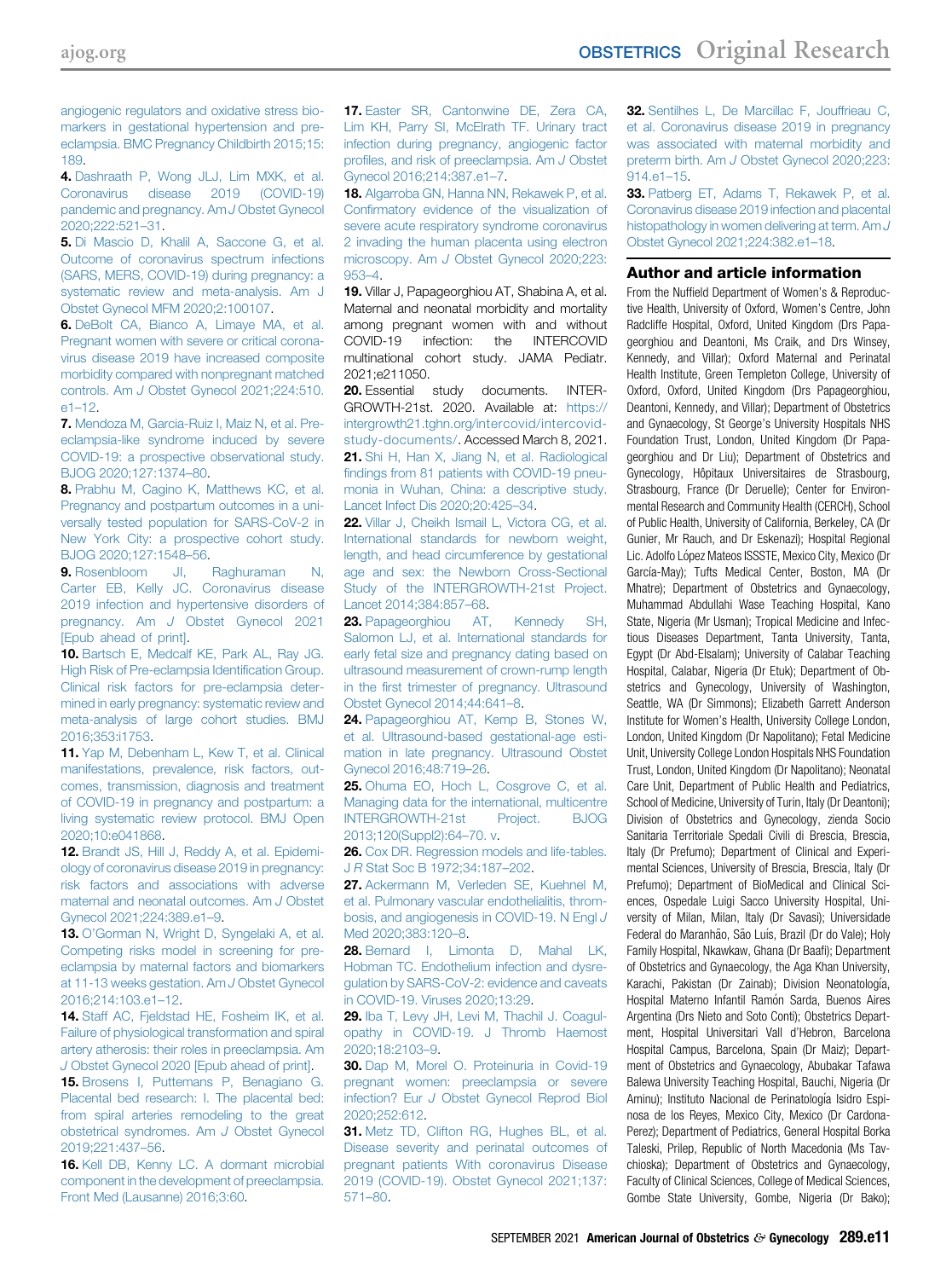Obstetrics Department, Aragon Institute of Health Research, Hospital Clínico Universitario Lozano Blesa Zaragoza, Zaragoza, Spain (Dr Oros); Department of Pediatrics, Faculty of Medicine, Federal University of Minas Gerais, Belo Horizonte, Brazil (Dr Rego); Département de la Femme, de l'Enfant et de l'Adolescent, Hônitaux Universitaires de Genève, Geneva, Switzerland (Dr Benski); Bayero University Kano, Nigeria (Dr Hassan-Hanga); Aminu Kano Teaching Hospital, Kano State, Nigeria (Dr Hassan-Hanga); Hospital de Moron, Moron, Provincia de Buenos Aires, Argentina (Dr Savorani); Neonatal Special Care Unit, Regina Margherita Children Hospital, Città della Salute e della Scienza di Torino, Turin, Italy (Dr Giuliani); Department of Obstetrics and Gynecology Bordeaux University Hospital, Bordeaux, France (Dr Sentilhes); Servicio de Neonatologia del Departamento Materno Infantil del Hospital Universitario Austral, Pilar, Provincia de Buenos Aires, Argentina (Dr Risso); Department of Obstetrics and Gynecology, the Jikei University School of Medicine, Tokyo, Japan (Dr Takahashi); Sanatorio Otamendi, Ciudad de Buenos Aires, Argentina (Dr Vecchiarelli); Department of Obstetrics and Gynecology, Keio University School of Medicine, Tokyo, Japan (Dr Ikenoue); Translational Health Science and Technology Institute, Faridabad, India (Dr Thiruvengadam); Department of Woman, Child and Neonate, Fondazione IRCCS Cà Granda Ospedale Maggiore Policlinico, Milan, Italy (Dr Ferrazzi); Department of BioMedical and Clinical Sciences, Ospedale Vittore Buzzi

Children's Hospital, University of Milan, Milan, Italy (Dr Cetin); Fr. Thomas Alan Rooney Memorial Hospital, Asankragwa, Ghana (Dr Nachinab); Department of Obstetrics and Gynecology, Medical Faculty, Universitas Airlangga, Surabaya, Indonesia (Dr Ernawati); Soetomo General Academic Hospital, Surabaya, Indonesia (Dr Ernawati); Universidad de Buenos Aires, Buenos Aires, Argentina (Dr Duro); Universidad de Moron, Moron, Argentina (Dr Duro); National Medical Research Center for Obstetrics, Gynecology & Perinatology, Moscow, Russia (Dr Kholin); Department of Obstetrics and Gynecology, University of Illinois Hospital and Health Science System, Chicago, IL (Dr Firlit); Division of Maternal-Fetal Medicine, Department of Obstetrics and Gynecology, Harvard Medical School, Boston, MA (Dr Easter); Division of Critical Care Medicine, Department of Anesthesia, Perioperative, and Pain Medicine, Harvard Medical School, Boston, MA (Dr Easter); Hôpital Universitaire Necker-Enfants Malades, AP-HP, Université de Paris, France (Dr Sichitiu); Mainland Hospital Yaba, Lagos, Nigeria (Dr Bowale); Maternal and Child Department, Hospital Nacional Profesor Alejandro Posadas, Buenos Aires, Argentina (Dr Casale); Neonatal Unit and Neonatal Intensive Care Unit, Fondazione IRCCS Policlinico San Matteo, Pavia, Italy (Dr Cerbo); Department of Obstetrics and Gynaecology, IRCCS San Raffaele Hospital and University, Milan, Italy (Dr Cavoretto); Division of Child Health, Obstetrics and Gynaecology, School of Medicine, University of Nottingham, Nottingham, United Kingdom (Dr

Thornton); Center for Global Child Health, Hospital for Sick Children, Toronto, Canada (Dr Bhutta); and Center of Excellence in Women & Child Health, The Aga Khan University, Karachi, Pakistan (Dr Bhutta).

Received March 18, 2021; revised May 5, 2021; accepted May 11, 2021.

- A.T.P. and P.D. contributed equally.
- S.H.K. and J.V. contributed equally.
- The authors report no conflict of interest.

The study was supported by the COVID-19 Research Response Fund from the University of Oxford (Ref 0009083). A.T.P. is supported by the Oxford Partnership Comprehensive Biomedical Research Centre with funding from the National Institute for Health Research (NIHR) Biomedical Research Centre funding scheme. The funding organization had no involvement in the design and conduct of the study; collection, management, analysis, and interpretation of the data; preparation, review, or approval of the manuscript, and decision to submit the manuscript for publication.

The opinions expressed in this article are those of the authors and not necessarily reflect the views of the National Health Service, NIHR, Department of Health, or any of the other funders.

J.V. and A.T.P. had full access to all the data in the study and take responsibility for the integrity of the data and the accuracy of the data analysis.

Corresponding author: Aris T. Papageorghiou, MD. [aris.papageorghiou@wrh.ox.ac.uk](mailto:aris.papageorghiou@wrh.ox.ac.uk)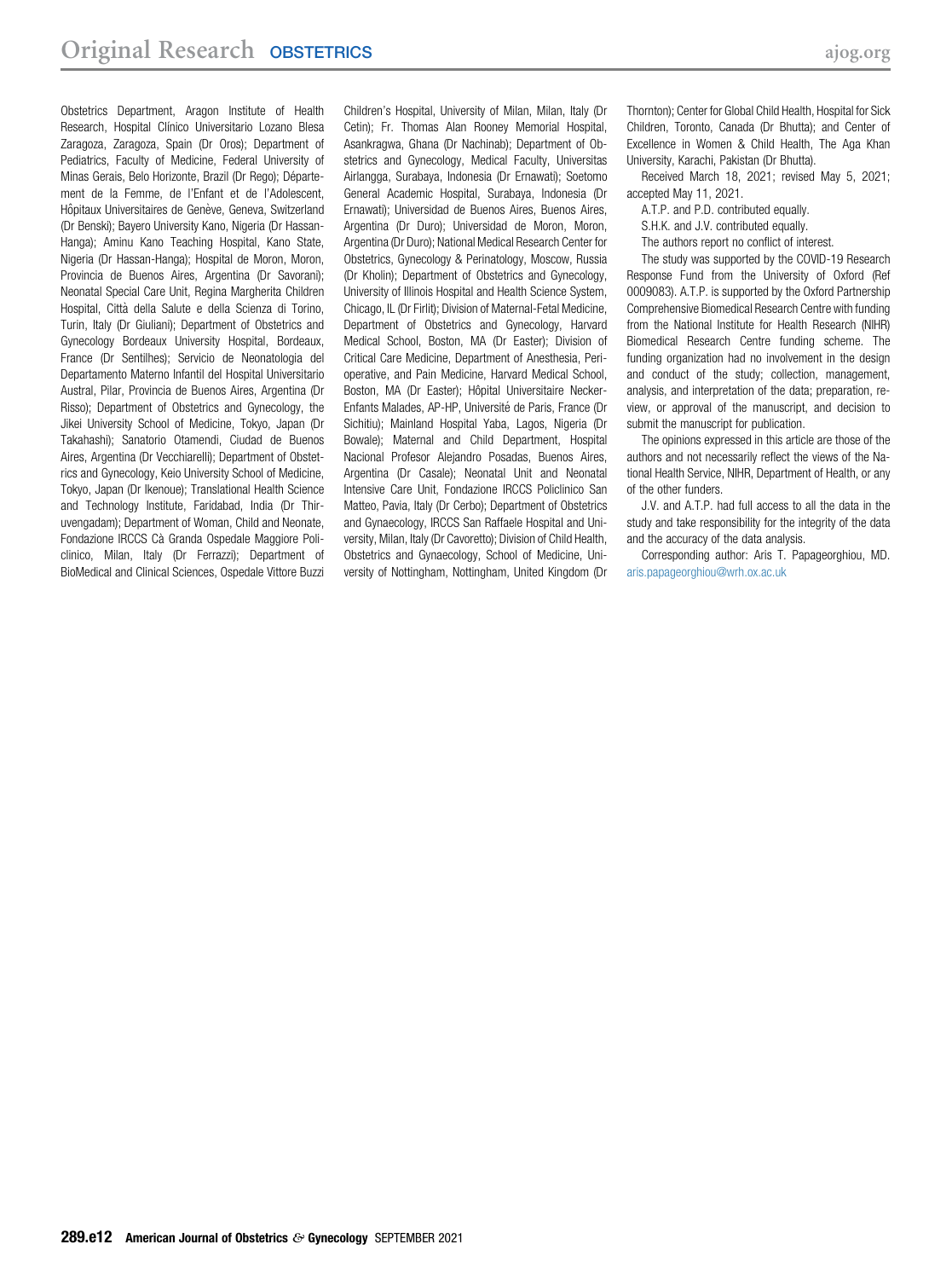# <span id="page-12-0"></span>Appendix

## Contributors and members of the international study on the effects of COVID-19 in pregnancy on maternal and newborn outcomes in the INTERGROWTH-21<sup>st</sup> global network (The INTERCOVID Study) **Contributors**

J.V., S.H.K., and A.T.P. conceptualized and designed the INTERCOVID Study. J.V., S.H.K., and A.T.P. prepared the original protocol, with later input from A.W. and R.C., and coordinated the project's overall undertaking with invaluable input from Ana Langer, Cesar Victora, Jose Cordero, B.E., E.F., Z.A.B., Julian Robinson, and J.G.T. R.B.G., S.R., Carmen Condon, R.Cr., and A.W. undertook the data management and analysis in collaboration with J.V. and A.T.P. J.G.T. and A.T.P. undertook the ongoing literature review and interpretation of published data. The principal investigators at each study site implemented the protocol at their respective institutions. Carmen Condon, A.W., and R.Cr. led the quality control of data. J.V., S.H.K., and A.T.P. wrote the manuscript with input from all co-authors. All coauthors read the manuscript and made suggestions on its content.

## Members of the international study on the effects of COVID-19 in pregnancy on maternal and newborn outcomes in the INTERGROWTH-21st global network (The INTERCOVID Study) and its committees

Scientific Advisory Committee: Ana Langer (chair), Cesar Victora, Jose Cordero, B.E., E.F., Z.A.B., Julian Robinson, and J.G.T.

Coordinating Unit: J.V., A.T.P., A.W., R.C., Montserrat Izquierdo Renault, S.H.K., R.N., A.R., and Josephine Agyeman-Duah.

Data Management Group: Carmen Condon, RB.G., S.R., R.C., and A.W.

## Participating institutions and investigators. Sanatorio Otamendi, Buenos Aires, Argentina: Carmen Vecchiarelli (principal investigator), Cristina Osio, Cecilia Baston, Marcela Volpe, Zenith

Guzman, Hernan Jensen, Fernando Tami, and Federico Crispin.

Hospital Materno Infantil Ramón Sarda, Buenos Aires, Argentina: R.N. and C.P.S.C. (co-principal investigators), Eugenia Luque, Jimena Melisa Vargas, Marta Isabel Lopez, and Karen Zelada.

Hospital Universitario Austral, Buenos Aires, Argentina: Maria Carola Capelli and M.R. (co-Principal Investigators), and Josefina Maria Bran.

Hospital Magdalena V de Martinez, Buenos Aires, Argentina: E.A.D. (principal investigator).

Hospital Nacional Profesor Alejandro Posadas, Buenos Aires, Argentina: R.Ca. (principal investigator), Silvia Garcia, Alberto Ferreiros, Lucio Ribola, Grethelm Ferrufino, Karell Rojas, Dafne Sidiropulos, and Silvana Varela.

Hospital Municipal O. B de Lavignole, Buenos Aires, Argentina: M.S. (principal investigator), Silvana Aguirre, and Maria Rocio Tozzini.

Hospital Universitário da Universidade Federal do Maranhão, São Luís, Brazil: M.S.D.V. (principal investigator), Ana Claudia Garcia Marques, Patricia Franco Marques, and Rebeca Aranha Arrais Santos Almeida.

Tanta University Hospital, Tanta, Egypt: S.A.E. (principal investigator), Mohamed Elbahnasawy, Mai Khalaf, Mohamed Samir Abd El Ghafar, and Eslam Saber Esmail.

Bordeaux University Hospital, Bordeaux, France: L.S. (principal investigator), Amaury Brot, Aurélien Mattuizzi, and Clémence Houssin.

Hôpital Necker-Enfants Malades (Hôpital AP-HP), Paris, France: Laurent J. Salomon (principal investigator), J.S., and Laurence Bussières.

Hôpitaux Universitaires de Strasbourg, Strasbourg, France: P.D. (principal investigator), Fanny De Marcillac, Mary Pontvianne, Georges-Emmanuel Roth, Charlotte Jouffrieau, Sylvain Hufschmitt-Henry, Valentine Bergthold, Mathilde Airoldi, Olivier Behra, Julie Delplanque, and Coraline Schutz.

Fr. Thomas Alan Rooney Memorial Hospital, Asankragua, Ghana: V.B.N. (principal investigator), Bright Sandow, Priscilla Baffour Kyeremeh, Rita Akpene Kumi, Thomas Asechaab, and Grace Hanson

National Catholic Health Service, Directorate, Ghana: George Adjei, Anita Appiah, Roberta Ama Asiedu, and Ivan Essegbey.

Holy Family Hospital, Nkawkaw, Ghana: E.B. (principal investigator) and Genevieve Insaidoo.

Translational Health Science and Technology Institute, Faridabad, India, Employee's State Insurance Corporation Medical College and Hospital, Faridabad, India, and affiliated Badshah Khan Civil Hospital, Haryana, India: R.T. and Shinjini Bhatnagar (co-principal investigators), Vandita Bhartia, Mudita Gosain, Anil K. Pandey, Jagadish Chandra Sharma, Rajesh Dhiman, and GARBH-Ini- Department of Biotechnology India Consortium for COVID-19 Research Collaboration.

Medical Faculty, Universitas Airlangga, Dr Soetomo General Academic Hospital, Surabaya, Indonesia: E.E. (principal investigator), Hendy Hendarto, Erry Gumilar, and Aditiawarman.

Spedali Civili and University of Brescia, Brescia, Italy: F.P. (principal investigator), Roberta Castellani, and Marta Papaccio.

Fondazione IRCCS Cà Granda Ospedale Maggiore Policlinico, Milan, Italy: Paola Roggero and Enrico Ferrazzi (coprincipal investigators), Camilla Menis, Michela Perrone, and Enrico Iurlaro.

Ospedale Luigi Sacco, Milan, Italy: V.S. (principal investigator), Silvia Corti, and Francesca Rana.

IRCCS San Raffaele Hospital and University, Milan, Italy: P.I.C. (principal investigator), Massimo Candiani, and Giulia Bonavina.

Ospedale Vittore Buzzi, Milan, Italy: I.C. (principal investigator), Alice Zavatta, and Stefania Livio.

University of Pavia and Fondazione IRCCS Policlinico San Matteo, Pavia, Italy: Hellas Cena and R.M.C. (co-principal investigators), Debora Porri, Rachele De Giuseppe, Arsenio Spinillo, Annachiara Licia Scatigno, Francesca Perotti, and Marco Zecca.

Ospedale Infantile Regina Margherita-Sant'Anna, Città della Salute e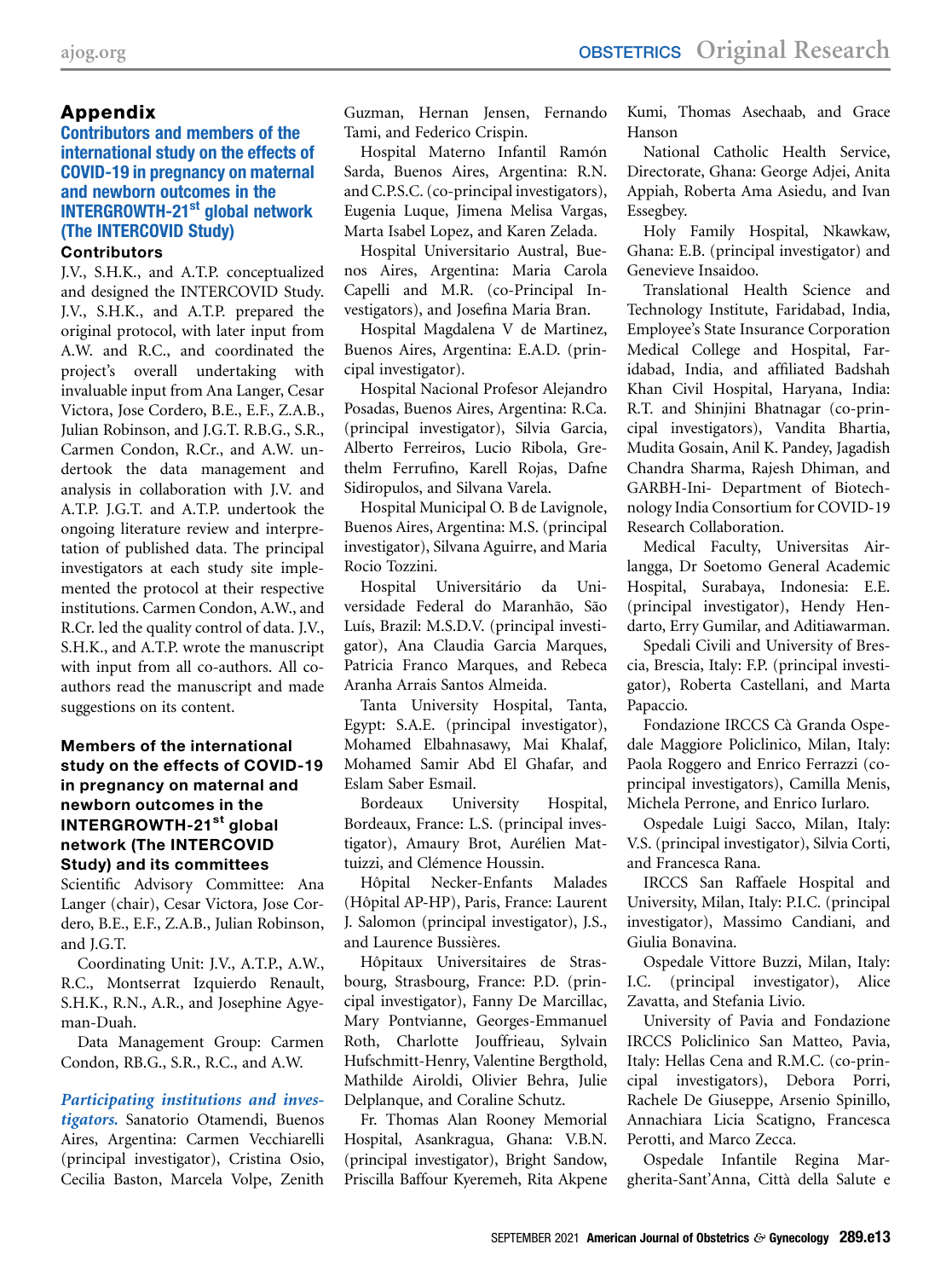della Scienza di Torino, Turin, Italy: F.G. and Manuela Oberto (co-principal investigators), Enrico Bertino, Pietro Gaglioti, Cristian Romolo Macchione, and Francesca Carpano Maglioli.

The Jikei University School of Medicine, Tokyo, Japan: K.T. (principal investigator) and Osamu Samura.

Keio University School of Medicine, Tokyo, Japan: Mamoru Tanaka and S.I. (co-principal investigators), Daigo Ochiai, Yoshifumi Kasuga, and Miho Iida.

General Hospital Borka Taleski, Prilep, North Macedonia: G.T. (principal investigator).

General Hospital Kumanovo, Kumanovo, North Macedonia: Aleksandra Hristova (principal investigator).

Instituto Nacional de Perinatología Isidro Espinosa de los Reyes, Mexico City, Mexico: J.A.C.P. (principal investigator), Sandra Acevedo-Gallegos, Irma Alejandra Coronado-Zarco, Brenda Ivette Frías, Addy Cecilia Helguera-Repetto, Maria José Rodriguez Sibaja, Isabel Villegas-Mota, and Maria Yolotzin Valdespino.

Lic. Adolfo López Mateos ISSSTE, Mexico City, Mexico: P.K.G.M. (principal investigator), Alberto Almanza Aguilar, Sanjuanita Gonzalez Garza, Lorena Gomez Aldape, Alejandra Loera Olvera, and Paulina Soriano Cabelo.

Abubakar Tafawa Balewa University Teaching Hospital, Bauchi, Nigeria: M.B.A. (principal investigator) and Tiamiyu Ismail.

University of Calabar Teaching Hospital, Calabar, Nigeria: S.E. (principal investigator), Chinyere Akpanika, Komommo Okpebri, Etim Ekanem, and Ubong Akpan.

Federal Teaching Hospital Gombe, Gombe, Nigeria: B.B. (principal investigator) and Yahaya Musa Suleiman.

University College Hospital, Ibadan, Nigeria: Adejumoke Idowu Ayede and Yetunde John-Akinola (co-principal investigators), Oladapo OlayemI, and Olufisayo Christopher Ologunore.

Mainland Hospital Yaba, Lagos, Nigeria: A.B. (principal investigator) and Tope Ogunniyan.

Aminu Kano Teaching Hospital, Kano State, Nigeria: Hadiza Galadanci and F.H.H. (co-principal investigators) and Mahmoud Magashi.

Muhammad Abdullahi Wase Teaching Hospital, Kano State, Nigeria: M.A.U. (principal investigator), Iman Haruna, Maryam Sulaiman, Rahila Garba, Badiyya Sayyidi, Hanifa Datti, Frank Akabudu, Abdurrahman Ali Bunawa, and Amira Aminu.

The Aga Khan University Hospital, Karachi, Pakistan: Shabina Ariff (principal investigator), G.Z., Lumaan Shaikh, and Khalil Ahmed.

National Medical Research Center for Obstetrics, Gynecology & Perinatology, Moscow, Russia: A.K. (principal investigator), Irina Yakovleva, Aleksander Gus, Alexander Sencha, Roman Shmakov, and Gennady Sukhikh.

Hospital Universitari Vall d'Hebron, Barcelona, Spain: N.M. (principal investigator), Berta Serrano, Ester del Baco, Marta Miguez, Ana Perestelo, Lidia Barberán, Cristina Tusquets, Montserrat Capell, Clementina de Antonio, and Judit Gil.

Hospital Clínico Universitario Lozano Blesa Zaragoza, Zaragoza, Spain: D.O. (principal investigator), Sara Ruiz-Martinez, Marta Fabre, and Cristina Paules.

Hôpitaux Universitaires de Genève, Geneva, Switzerland: A.C.B. (principal investigator), Martinez de Tejada Weber, Véronique Othenin-Girard, Monia Moreau, Dominique Deletraz, and David Baud.

St George's University Hospitals NHS Foundation Trust, London, United Kingdom: A.T.P. (principal investigator), B.L., Matthew Cauldwell, Yaa Acheampong, Danielle Hake, Sophie Robinson, and Rosemary Nyamboya.

University College Hospitals NHS Foundation Trust, London, United Kingdom: R.N. (principal investigator), Laura Salazar, Rohit Atre, Alex Fry, and Hilary Hewitt.

Oxford University Hospitals NHS Foundation Trust, Oxford, United Kingdom: J.V., S.H.K., S.D. (co-principal investigators), Angelika Capp, Lotoyah Carty, Kate Dixon, Yvonne Nsiah, and Fenella Roseman.

Brigham and Women's Hospital, Boston, Massachusetts: S.R.E. (principal investigator).

Tufts Medical Center, Boston, Massachusetts: M.M. (principal investigator), Jenny Koenig, and Arome Obende.

Mercy Hospital and Medical Center, Chicago, Illinois: Jagjit Singh Teji (principal investigator) and M.L.F.

University of Washington, Seattle, Washington: Michael Gravett (principal investigator) and L.E.S.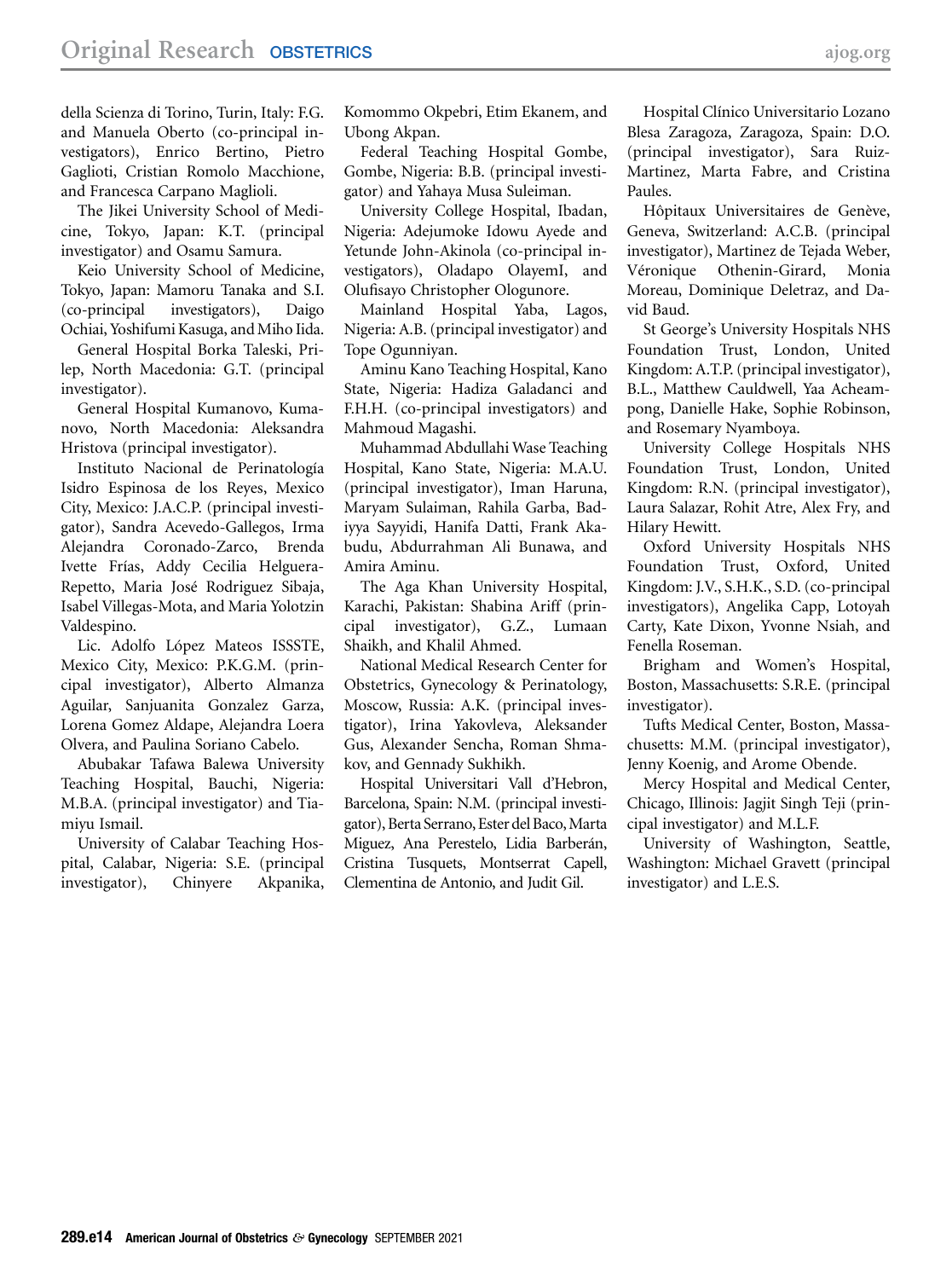<span id="page-14-0"></span>

For gestational age at delivery, stratified by gestational hypertension (GH) and COVID-19 diagnosis. The blue curve indicates no GH, no COVID-19 diagnosis; the red curve indicates no GH with COVID-19 diagnosis; the green curve indicates GH, no COVID-19 diagnosis; and the orange curve indicates GH with COVID-19 diagnosis.

Papageorghiou et al. Preeclampsia and COVID-19. Am J Obstet Gynecol 2021.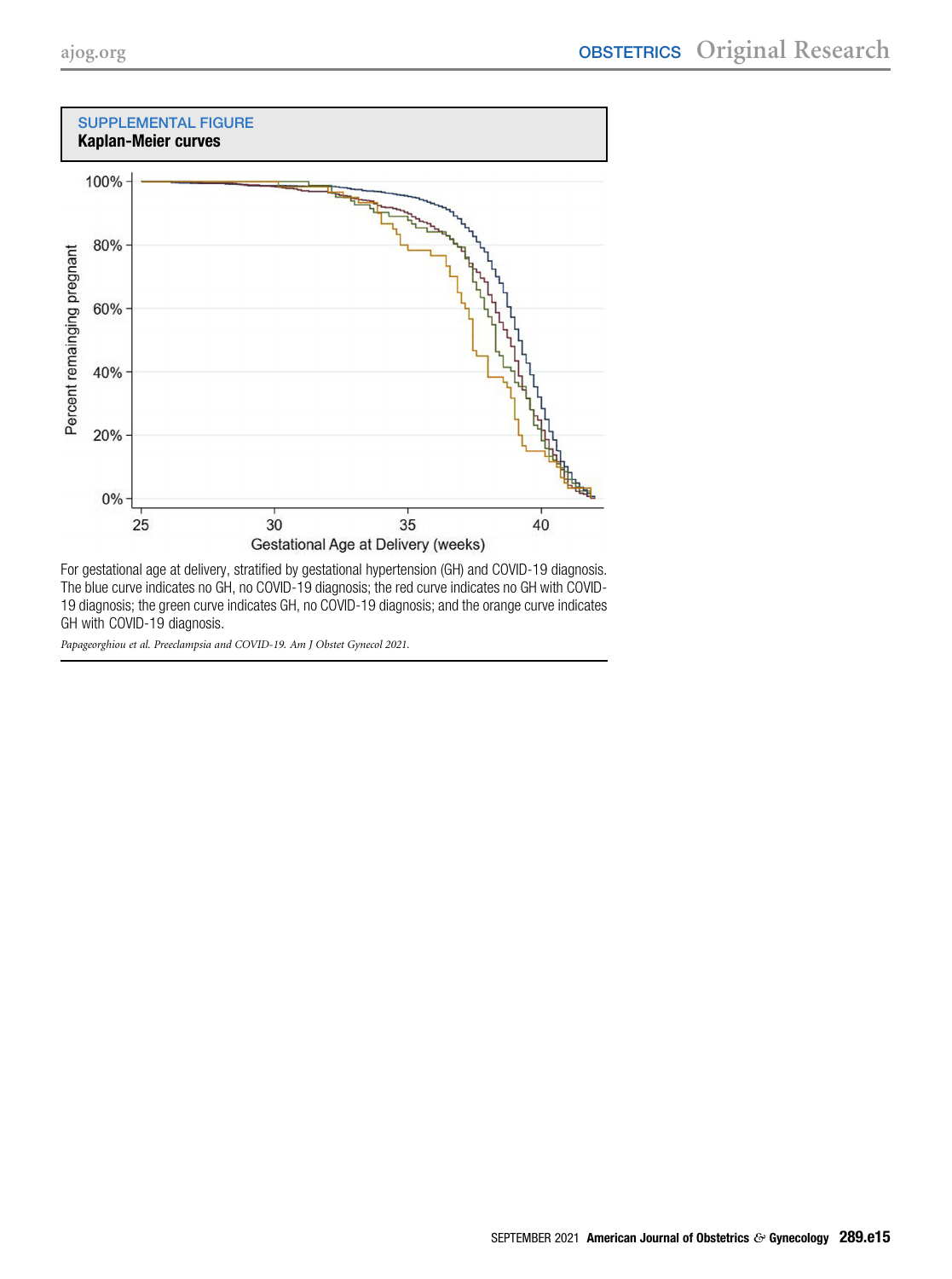#### <span id="page-15-0"></span>SUPPLEMENTAL TABLE 1

Unadjusted associations between preeclampsia and COVID-19 diagnosis with adverse pregnancy and neonatal outcomes

| Adverse outcomes                                            | $n$ (%) with the<br>outcome | All women              | <b>Nulliparous</b>     | <b>Parous</b>            |
|-------------------------------------------------------------|-----------------------------|------------------------|------------------------|--------------------------|
| Preterm delivery                                            |                             |                        |                        |                          |
| No preeclampsia, no COVID-19 diagnosis                      | 163 (12.2)                  | Ref                    | Ref                    | Ref                      |
| No preeclampsia, with COVID-19 diagnosis                    | 119 (19.6)                  | 1.60 $(1.29 - 1.99)^a$ | 1.68 $(1.17 - 2.41)^a$ | 1.53 $(1.16 - 2.00)^a$   |
| Preeclampsia, no COVID-19 diagnosis                         | 28 (45.2)                   | 3.69 $(2.71 - 5.03)^a$ | 4.43 $(2.87 - 6.86)^a$ | 3.19 $(2.04 - 5.00)^a$   |
| Preeclampsia, with COVID-19 diagnosis                       | 33 (56.9)                   | 4.65 $(3.57 - 6.07)^a$ | 5.99 $(4.18 - 8.58)^a$ | 3.69 $(2.44 - 5.57)^a$   |
| Small for gestational age                                   |                             |                        |                        |                          |
| No preeclampsia, no COVID-19 diagnosis                      | 162 (12.6)                  | Ref                    | Ref                    | Ref                      |
| No preeclampsia, with COVID-19 diagnosis                    | 69 (11.6)                   | $0.92(0.70 - 1.21)$    | $1.15(0.81 - 1.62)$    | $0.76(0.50 - 1.17)$      |
| Preeclampsia, no COVID-19 diagnosis                         | 11(17.5)                    | $1.39(0.76 - 2.53)$    | $1.63(0.82 - 3.27)$    | $0.94(0.31 - 2.83)$      |
| Preeclampsia, with COVID-19 diagnosis                       | 17(29.3)                    | 2.33 $(1.53 - 3.55)^a$ | 2.48 $(1.49 - 4.10)^a$ | 2.01 $(0.97 - 4.15)^b$   |
| Severe perinatal morbidity and mortality index <sup>c</sup> |                             |                        |                        |                          |
| No preeclampsia, no COVID-19 diagnosis                      | 100(7.3)                    | Ref                    | Ref                    | Ref                      |
| No preeclampsia, with COVID-19 diagnosis                    | 100 (15.9)                  | 2.17 $(1.64 - 2.86)^a$ | 2.53 $(1.63 - 3.92)^a$ | 1.94 $(1.36 - 2.78)^a$   |
| Preeclampsia, no COVID-19 diagnosis                         | 15(22.4)                    | 3.06 $(1.83 - 5.13)^a$ | 3.63 $(1.79 - 7.35)^a$ | 2.53 $(1.17 - 5.45)^a$   |
| Preeclampsia, with COVID-19 diagnosis                       | 16(27.1)                    | 3.7 $(2.32 - 5.91)^a$  | 4.35 $(2.30-8.23)^a$   | 3.15 $(1.57 - 6.36)^a$   |
| Composite adverse maternal outcome <sup>d</sup>             |                             |                        |                        |                          |
| No preeclampsia, no COVID-19 diagnosis                      | 188 (14.1)                  | Ref                    | Ref                    | Ref                      |
| No preeclampsia, with COVID-19 diagnosis                    | 157 (25.8)                  | 1.84 $(1.53 - 2.22)^a$ | 1.78 $(1.33 - 2.39)^a$ | 1.89 $(1.48 - 2.42)^a$   |
| Preeclampsia, no COVID-19 diagnosis                         | 16(25.8)                    | 1.83 $(1.17 - 2.84)^a$ | 2.17 $(1.25 - 3.77)^a$ | $1.43(0.67 - 3.00)$      |
| Preeclampsia, with COVID-19 diagnosis                       | 23 (39.7)                   | 2.81 $(1.99 - 3.96)^a$ | 3.01 $(1.91 - 4.74)^a$ | 2.56 $(1.51 - 4.35)^{a}$ |

Ref, reference group.

<span id="page-15-2"></span><span id="page-15-1"></span> $a P < 05$ ;  $b P < 1$ ;  $c$  Severe perinatal morbidity and mortality index includes at least 1 of the following morbidities: bronchopulmonary dysplasia, hypoxic-ischemic encephalopathy, sepsis, anemia requiring transfusion, patent ductus arteriosus, intraventricular hemorrhage, necrotizing enterocolitis, retinopathy of prematurity, intrauterine or neonatal death, or neonatal intensive care unit stay of  $\geq$ 7 days; <sup>d</sup> Composite maternal morbidity and mortality index includes at least 1 of the following morbidities: third trimester vaginal bleeding, preterm labor, infections requiring antibiotics, maternal admission to the intesive care unit, referral to a higher level of care, or maternal death.

Papageorghiou et al. Preeclampsia and COVID-19. Am J Obstet Gynecol 2021.